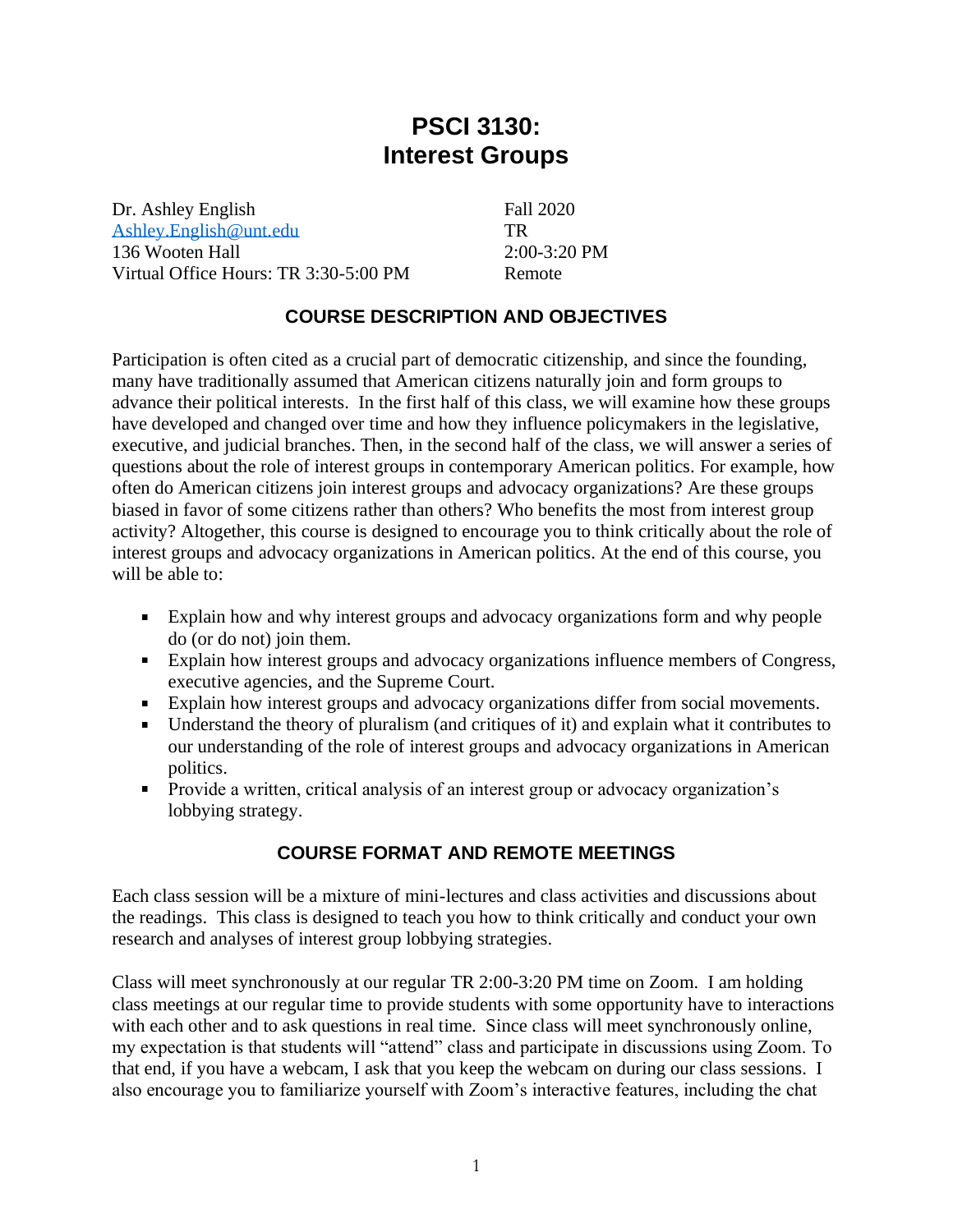box, breakout rooms, and the "raise hand" option. If you are not familiar with Zoom, more information is available to help you get started with it at: [https://online.unt.edu/learn.](https://online.unt.edu/learn) I recommend using Firefox to access Zoom, as it gets glitchy in Google Chrome and Safari.

Given the pandemic, I realize that many of you may need greater flexibility than usual right now, so I will record class sessions and post them on Canvas after class in case you cannot make our regular class meetings due to illness.

Lecture slides and recordings of class meetings will also be posted on Zoom after class. To access those, go to Canvas and click on "Zoom" in the menu to the left of the screen.

### **CLASS RECORDINGS**

Synchronous (live) sessions in this course will be recorded for students enrolled in this class section to refer to throughout the semester. Class recordings are the intellectual property of the university or instructor and are reserved for use only by students in this class and only for educational purposes. Students may not post or otherwise share the recordings outside the class, or outside the Canvas Learning Management System, in any form. Failing to follow this restriction is a violation of the UNT Code of Student Conduct and could lead to disciplinary action.

### **COURSE MATERIALS AND READINGS**

#### **Required Books**

Lowery, David and Holly Brasher. 2011. *Organized Interests and American Government*. ISBN: 9781577667292

#### **Class Materials for Remote Instructions**

Since our class will be meeting remotely, students will need a computer with reliable internet access for Zoom meetings. Though it is not required, I also encourage students to participate in class using a webcam and microphone if they have access to one. Your computer should also meet [Canvas's technical requirements.](https://clear.unt.edu/supported-technologies/canvas/requirements)

Though our class will meet online, I'd encourage students to be aware that recent research shows that students retain more information when they take notes by hand. Therefore, I advise against using computers for notetaking, but it is up to you. Please make sure that all cell phones and other technological devices are turned off and stored away for the duration of class.

### **Assigned Readings**

All of the readings in the syllabus are required. Because many of our class activities and discussions depend on them, it is extremely important that *you* complete *all* readings.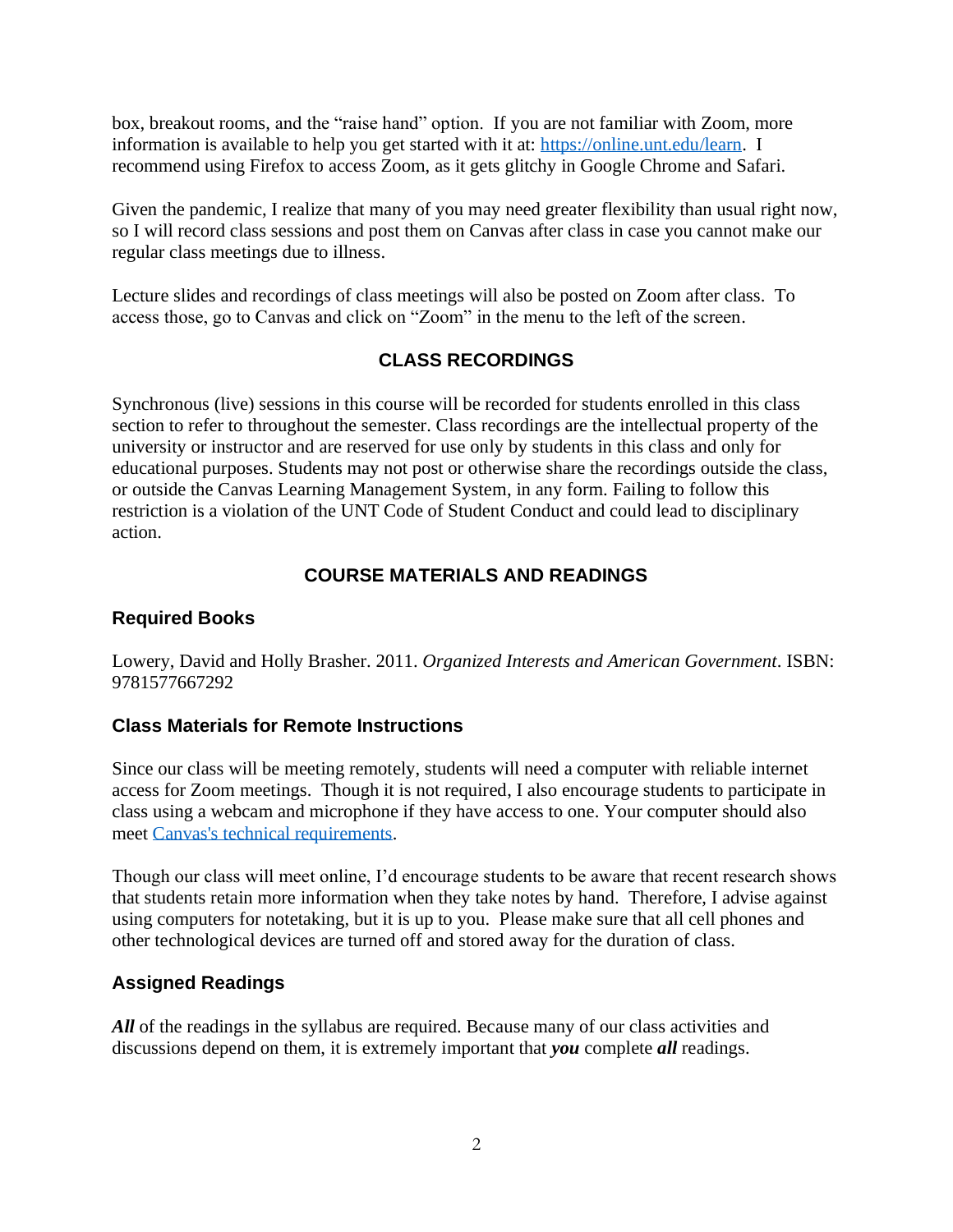### **Communications and Email**

Throughout the semester, I will primarily communicate with the class using our Canvas site and email. I will keep the class updated on upcoming activities and provide other timely notifications using the "Announcements" feature on Canvas.

If you have substantive questions about the course or the material, American politics more broadly, or any concerns about the class or other situations that are bothering you, I strongly encourage you to come see me during office my "virtual" office hours (listed above) or make an appointment if you have a conflict with my office hours. I am happy to help!

Email is also an excellent way to reach me, but please note that it is often more effective to discuss substantive questions and concerns in-person during office hours. **If you contact me by email between Monday and Friday, I will do my best to respond within 24 hours**. When you send emails, please include the course number (PSCI 3130) in the subject line of your email along with a brief description of the class-related subject you would like to discuss. **As classes take place online, I expect I will receive a large number of emails from students, so including this information will help me respond to you!**

CLEAR has also developed a website [\(https://clear.unt.edu/online-communication-tips\)](https://clear.unt.edu/online-communication-tips) with online communication tips that you may find helpful.

If you need to get in touch with me about a grade, please be aware that **I will not discuss grades over email, so you will need to meet with me on Zoom to discuss any issues with your grade**. If you wish to dispute a grade, please be aware that a significant amount of time and effort are dedicated to grading student assignments. That being said, if you would like to dispute a grade, you must set up a meeting with me and provide, in writing, a clear explanation as to why a different grade is in order and what grade you believe is appropriate prior to our meeting. All grade dispute requests **must be submitted within one week** of the date that grades are made available to the class and grade disputes will not be considered past the one-week dispute period. Please be advised that I will not change grades simply because students believe they "want" or "need" a higher grade. Also, when I review work for grade disputes, I reserve the right to leave the grade unchanged, raise the grade, or lower the grade.

### **Canvas**

This course has a Canvas site, which is available at [https://learn.unt.edu.](https://learn.unt.edu/) I encourage you to check the Canvas site regularly to make sure you have up-to-date information on this course.

#### **Computer Skills and Digital Literacy**

To succeed in this course, you should be familiar with:

- Using Canvas to access course materials and submit assignments
- Using email with attachments
- Using the UNT library website to access research databases
- Using Microsoft Office Programs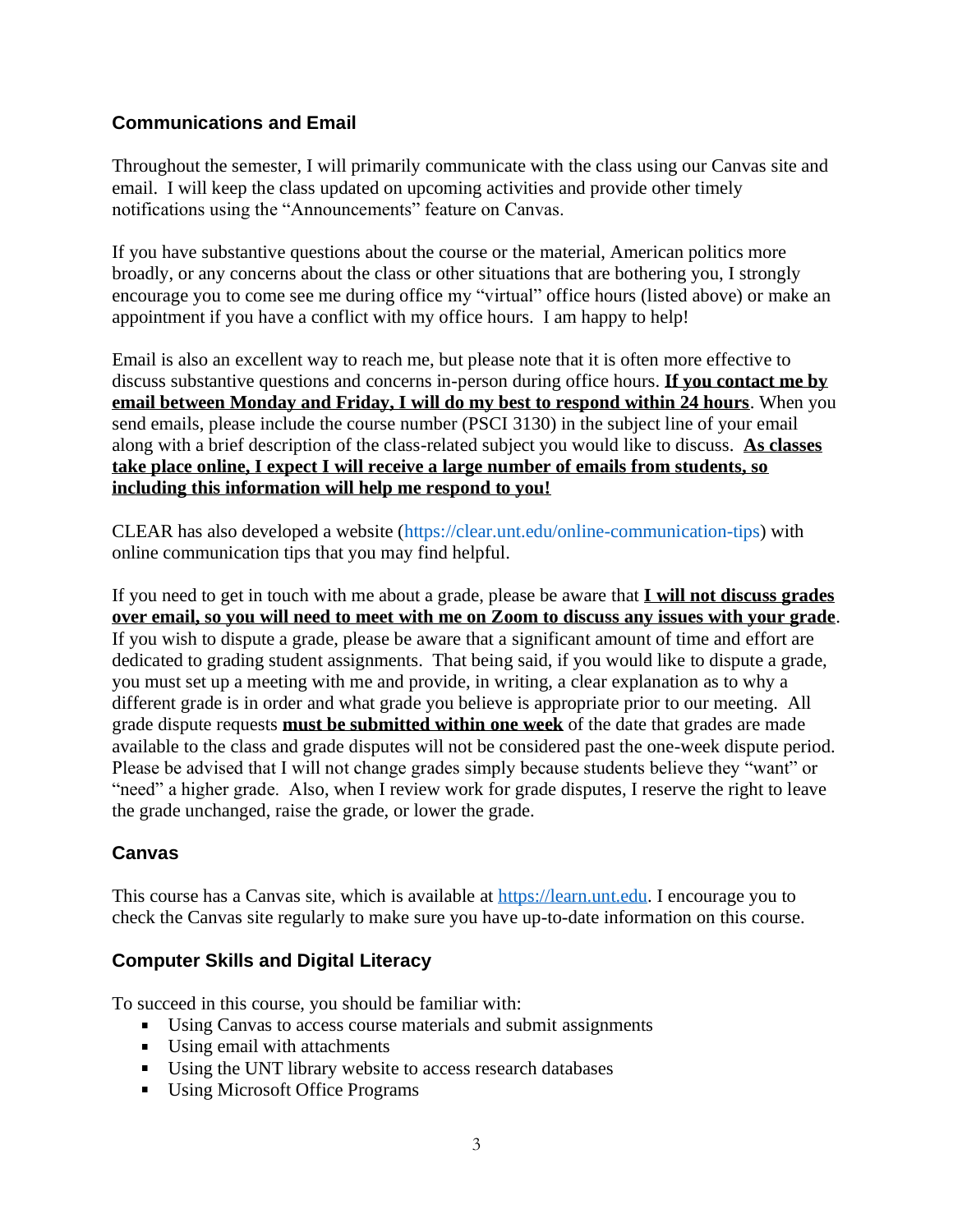Using Turnitin on Canvas to submit papers and review paper feedback

### **Technical Assistance**

Part of working in the online environment involves dealing with the inconveniences and frustration that can arise when technology breaks down or does not perform as expected. Here at UNT we have a Student Help Desk that you can contact for help with Canvas or other technology issues.

**UIT Help Desk**: [UIT Student Help Desk site](http://www.unt.edu/helpdesk/index.htm) (http://www.unt.edu/helpdesk/index.htm) **Email**: [helpdesk@unt.edu](mailto:helpdesk@unt.edu)  **Phone**: 940-565-2324 **In Person**: Sage Hall, Room 130 **Walk-In Availability**: 8am-9pm **Telephone Availability**: • Sunday: noon-midnight

- Monday-Thursday: 8am-midnight
- Friday: 8am-8pm
- Saturday: 9am-5pm

**Laptop Checkout**: 8am-7pm

For additional support, visit [Canvas Technical Help](https://community.canvaslms.com/docs/DOC-10554-4212710328) (https://community.canvaslms.com/docs/DOC-10554-4212710328)

### **IMPORTANT DUE DATES**

- Tuesday, September 15: Reading Journal 1
- Tuesday, September 22: Final Paper Topics Due
- Thursday, October 1: Research Worksheet Set 1
- Thursday, October 13: Reading Journal 1
- Tuesday, October 15: Research Worksheet Set 2
- **Tuesday, November 3: Rough Drafts and Feedback Memos**
- Thursday, November 12: Reading Journal 3
- Thursday, November 19: Final Reflection Journal
- **Thursday, December 3: Final Papers and Revision Memos**

# **COURSE REQUIREMENTS**

### **Grades and Assignments**

Final course grades will be based on 4 reading journal assignments, completion of 7 research worksheets, and a final paper that is broken down into smaller assignments to be turned in throughout the semester. Each of these components will factor into your final grade as follows: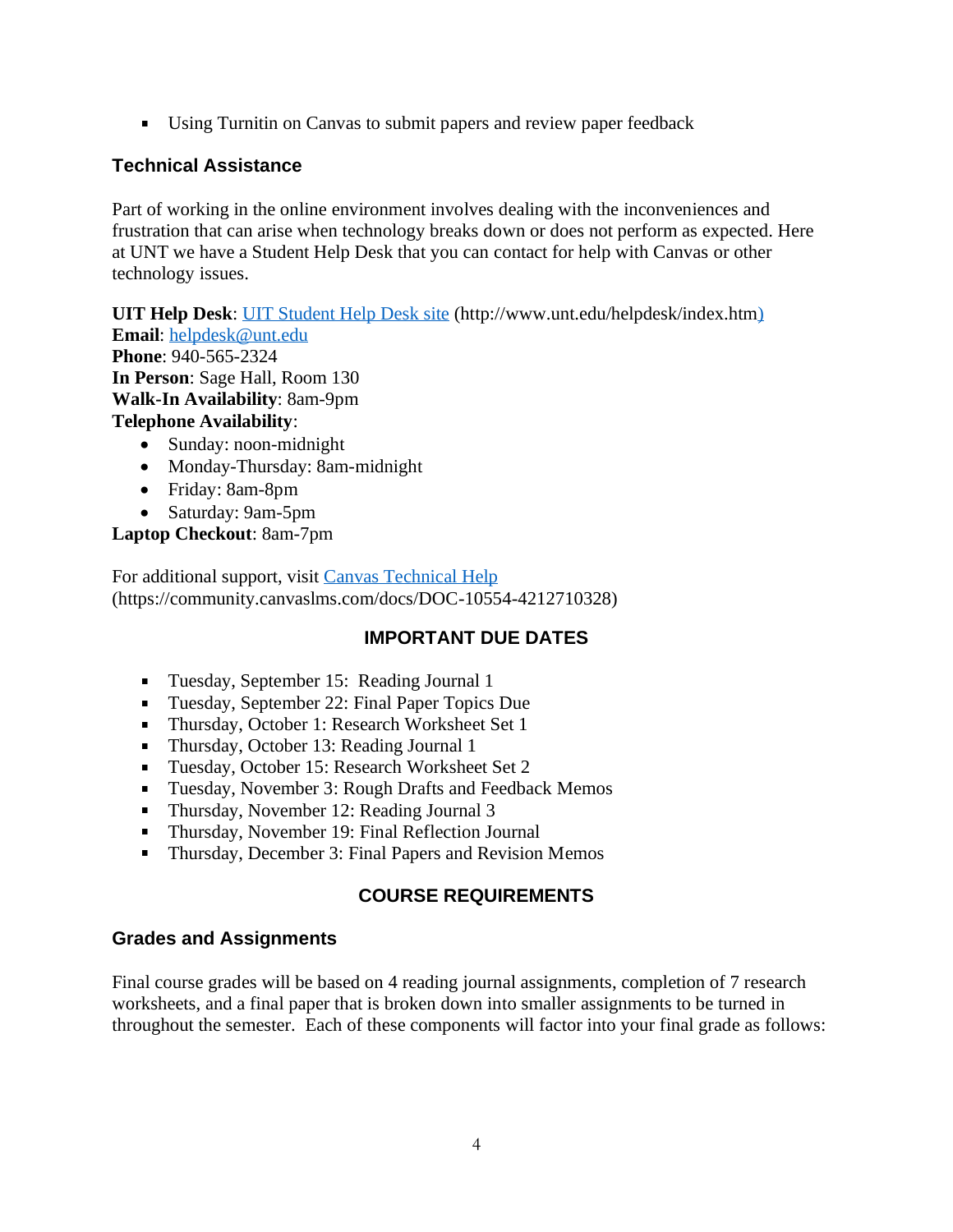| <b>Reading Journals (4)</b>                          | 25% of final grade        |
|------------------------------------------------------|---------------------------|
| 1 from Part 1 of the course                          | (Lowest grade dropped)    |
| 1 from Part 2 of the course                          |                           |
| 1 from Part 3 of the course                          |                           |
| 1 final reflection assignment                        |                           |
| <b>7 Research Worksheets (Graded for Completion)</b> | 25% of final grade        |
|                                                      | (2 Lowest grades dropped) |
| <b>Final Lobbying Strategy Paper</b>                 | 50% of total grade        |
| <b>Preliminary Proposal</b>                          | 5% of final grade         |
| Rough Draft and Feedback Cover Sheet                 | 15% of final grade        |
| Final Paper and Revision Memo                        | 30% of final grade        |
| <b>TOTAL</b>                                         | 100%                      |

### **Reading Journals (4 assignments, 25% of total grade, graded pass/fail)**

Reading journal assignments are designed to help make sure you complete, understand, and apply the course readings to your analysis of an interest group's strategy in your final paper.

Each reading journal assignment will ask you to pick one day of class, summarize the day's readings, and explain how you will apply the readings to your final paper. **Reading journals will be graded pass/fail. To receive a pass, your reading journal assignment must provide answers to the questions that are at least 200 words long and they must contain substantive comments (more on that below). Reading journals should NOT only summarize the material that was presented during our class sections.**

There are many ways you can make your reading journal posts substantive. For example, you might:

- Describe what you think the most important idea of the reading is and explaining why you think this idea is significant or thought-provoking.
- Consider how the major arguments or ideas of the reading compare, contrast, or connect to the ideas or arguments raised by other class readings, and explaining your reasoning.
- Ask for clarification about a particular concept, idea, passage, or section of the reading and explaining what you find confusing about it.
- Describe any ideas or arguments that you find conflicting or unconvincing and explaining why you think the idea or argument is not sufficient or logical.
- Describe any ideas or arguments that you found particularly convincing and explaining why you found it convincing
- Describe any ideas or arguments that helped you think differently about a particular topic and explain how and why the reading helped change your perspective.
- Reflect on what you think is the major implication or outcome of the reading. What larger conclusions or insights can be drawn from the reading and how do they help you understand or think about other media texts or class readings?
- Use direct quotations from the readings to provide further support for your thoughts and arguments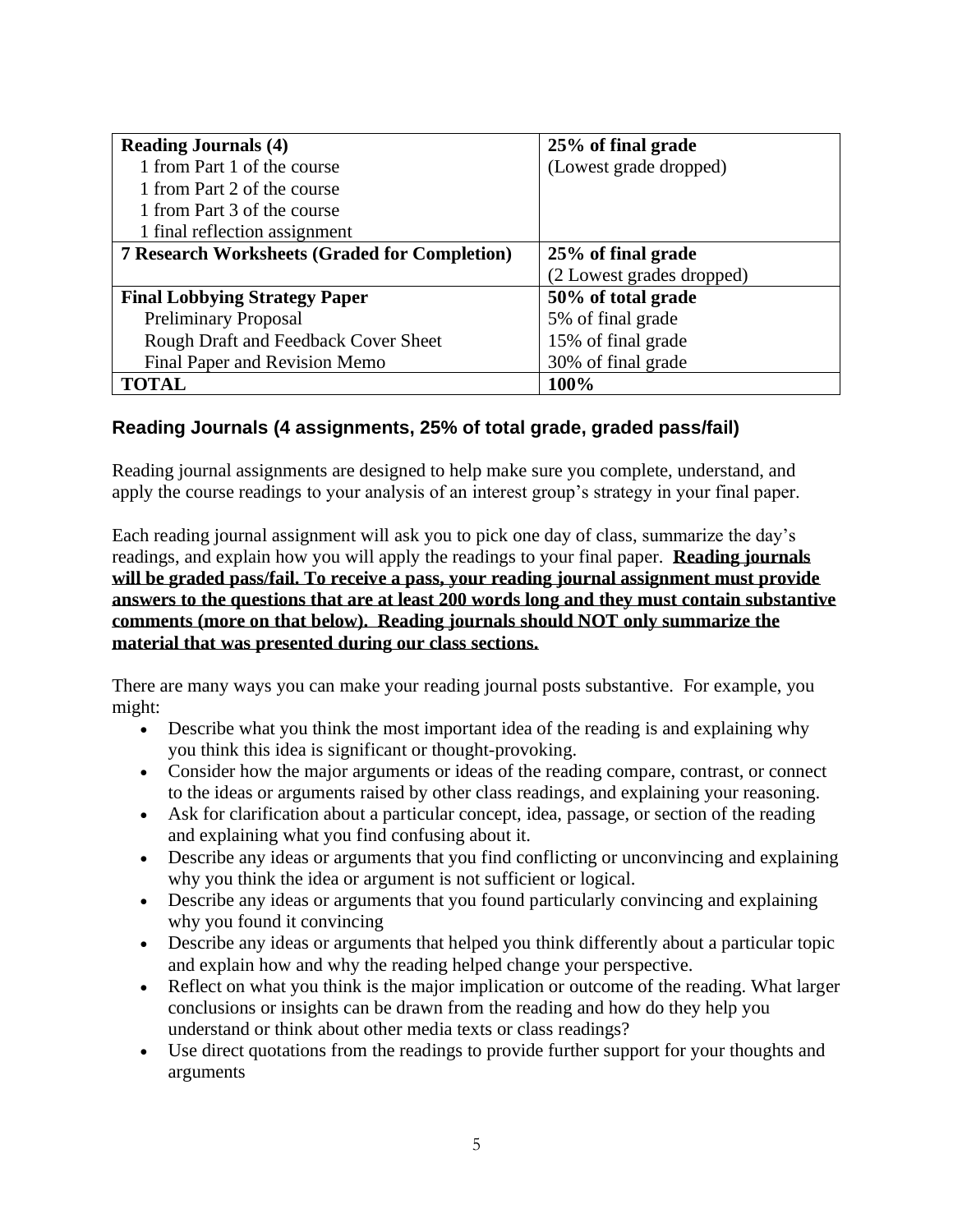**You are required to complete one reading journal assignment for each part of the course**. You may complete your journal assignment any time during each part of the course (e.g., you could complete the assignment for Part 1 anytime between August 27 and September 15), but journal assignments MUST be turned in by the last day of each part of the class. Thus, Part 1 assignments are due by September 15. See the schedule for more information on due dates. To give students flexibility during the covid crisis, your lowest reading journal grade will be dropped.

## **Research Worksheets (7 worksheets, 25% of final grade; graded for completion)**

To help you complete the research for your final papers, students will also be required to complete 7 research worksheets throughout the semester. Those worksheets will be completed in 2 sets on 2 scheduled research days. On those 2 days, class will not meet so that students can use class time to complete these assignments.

To give students flexibility during the covid crisis, your lowest 2 worksheet grades will be dropped. However, you will still be responsible for including the material that is covered on those worksheets in your final paper.

Research worksheets will be available on Canvas and graded for completion.

# **Lobbying Strategy Paper (50% of final grade)**

By the end of the semester, each student will complete a 15-page research paper that analyzes a national-level interest group or advocacy organization's lobbying strategy using the concepts you have learned in this course over the entire semester.

To complete this paper, you will:

- Select a specific organization that is operating at the national level
- **Provide an overview of the organization's basic structure and characteristics (e.g. its size,** location, number of staff members, membership, location, budget, funding sources, whether or not it has a PAC)
- Identify which policymakers your organization attempts to influence (e.g. members of Congress, federal agencies, the judicial branch, state-level policymakers, etc.) and explain how they tried to influence them (e.g. campaign contributions, mobilizing voters, sharing information and expertise, testifying in hearings, writing comments, writing amicus briefs, social media outreach, etc.).
- Cite 10 readings from the course syllabus to analyze why your organization targeted the policymakers it did and why it used the techniques it did.
- Explain whether your organization's strategy was successful or influential and provide recommendations for how it might be improved in the future.

You can select any organization you find interesting and exciting for this paper. If you need help finding organizations, Congressional Quarterly's Washington Directory and the Leadership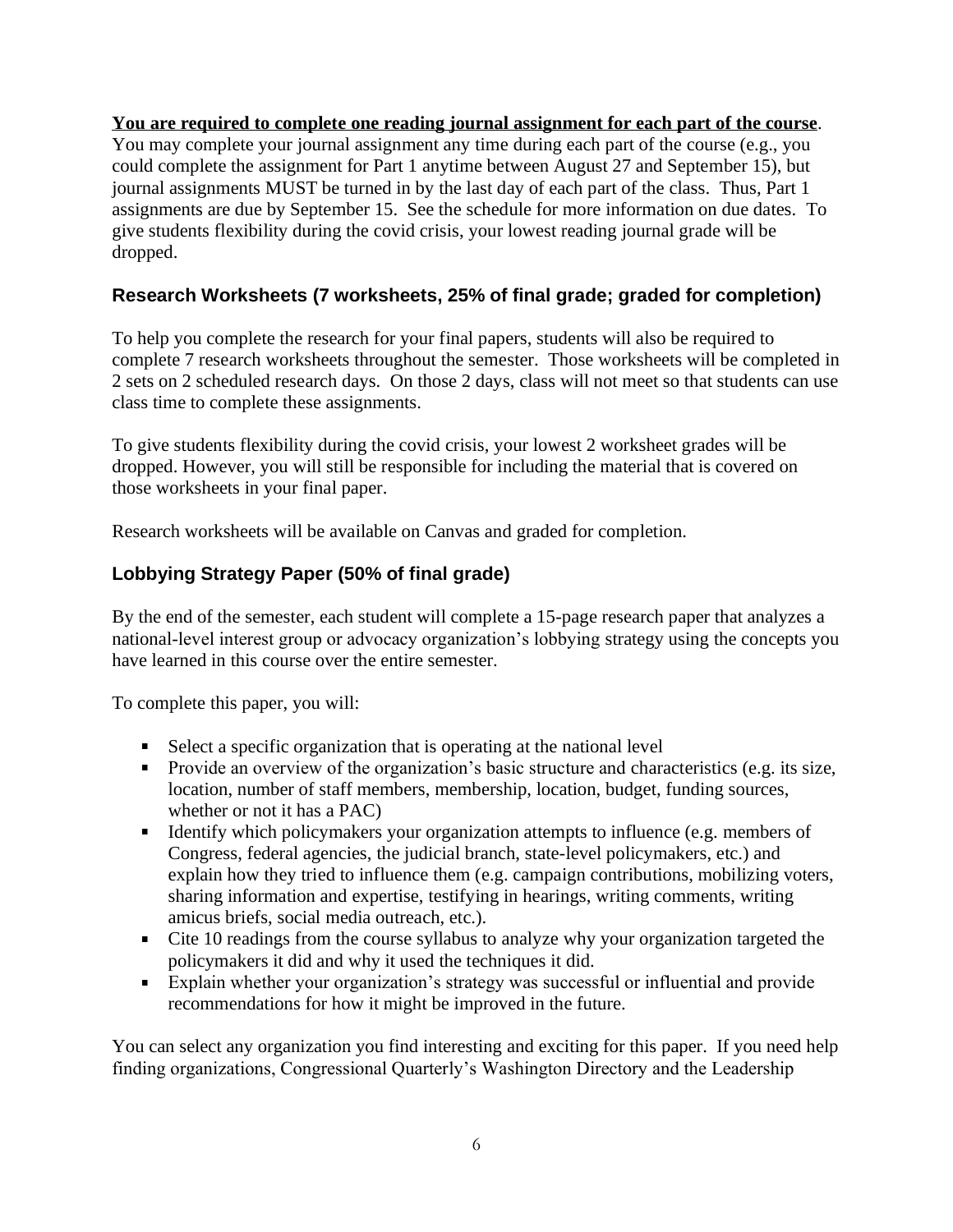Library [\(http://iii.library.unt.edu/record=b2249075~S12\)](http://iii.library.unt.edu/record=b2249075~S12) should both provide useful starting points.

To make this project more manageable and to provide you with the opportunity to receive feedback throughout the writing process, I have divided it up into the following smaller assignments with deadlines spread throughout the semester:

- Preliminary Paper Proposal– due Tuesday, September 22
- Rough Draft and Feedback Memo due Tuesday, November 3
- Final Paper and Revision Memo due December 3

#### **Preliminary Proposal (5% of final grade, graded for completion)**

The first portion of the research paper due is your proposed paper topic. For this assignment, you will be asked to identify which interest group or advocacy organization you plan to analyze in your final paper, and you should explain why you have selected that group and what you expect to find in terms of how they influence policymakers (e.g. what types of activities do you think they engage in; what types of policymakers do you think they lobby and why). This step of the final paper assignment will be graded on completion.

### **Rough Draft and Feedback Cover Sheet (15% of final grade, graded for completion)**

Next, you will be asked to submit a first draft of your final paper at the beginning of November. Along with that draft, you should submit a one-page cover sheet that identifies one aspect of your paper that you would most like to receive assistance with and one aspect of your paper that you believe is its key strength.

This stage of assignment is designed to provide you with useful feedback on your writing before their final papers are due and to teach you how to respond to written feedback on your writing. Thus, you will be graded **on completion** of this assignment.

**In order for this assignment to be considered complete, you must submit a first draft that is at least 7 pages long, double-spaced, in 12-point Times New Roman font, and that contains fully written sentences and paragraphs.** First drafts that fall far short of the required page limit or that consist of little more than an outline or a bullet-pointed list will not be considered complete because they will not allow me to provide you with effective feedback.

Please note that scholarly sources include academic books, academic journal articles, textbooks, newspapers, official government websites. Wikipedia, social media, and blogs are **NOT**  considered scholarly sources. All sources must be properly cited using **APSA's style guide [\(https://mk0apsaconnectbvy6p6.kinstacdn.com/wp-content/uploads/sites/43/2020/07/Style-](https://mk0apsaconnectbvy6p6.kinstacdn.com/wp-content/uploads/sites/43/2020/07/Style-Manual-for-Political-Science-July-2020-Revision.pdf)[Manual-for-Political-Science-July-2020-Revision.pdf](https://mk0apsaconnectbvy6p6.kinstacdn.com/wp-content/uploads/sites/43/2020/07/Style-Manual-for-Political-Science-July-2020-Revision.pdf)**). More information about citation styles and citation guides are available on Canvas. Brea Henson, the political science librarian, is also available to help you identify and properly cite scholarly sources. She can be reached at [Brea.Henson@unt.edu](mailto:Brea.Henson@unt.edu) or in Willis Library.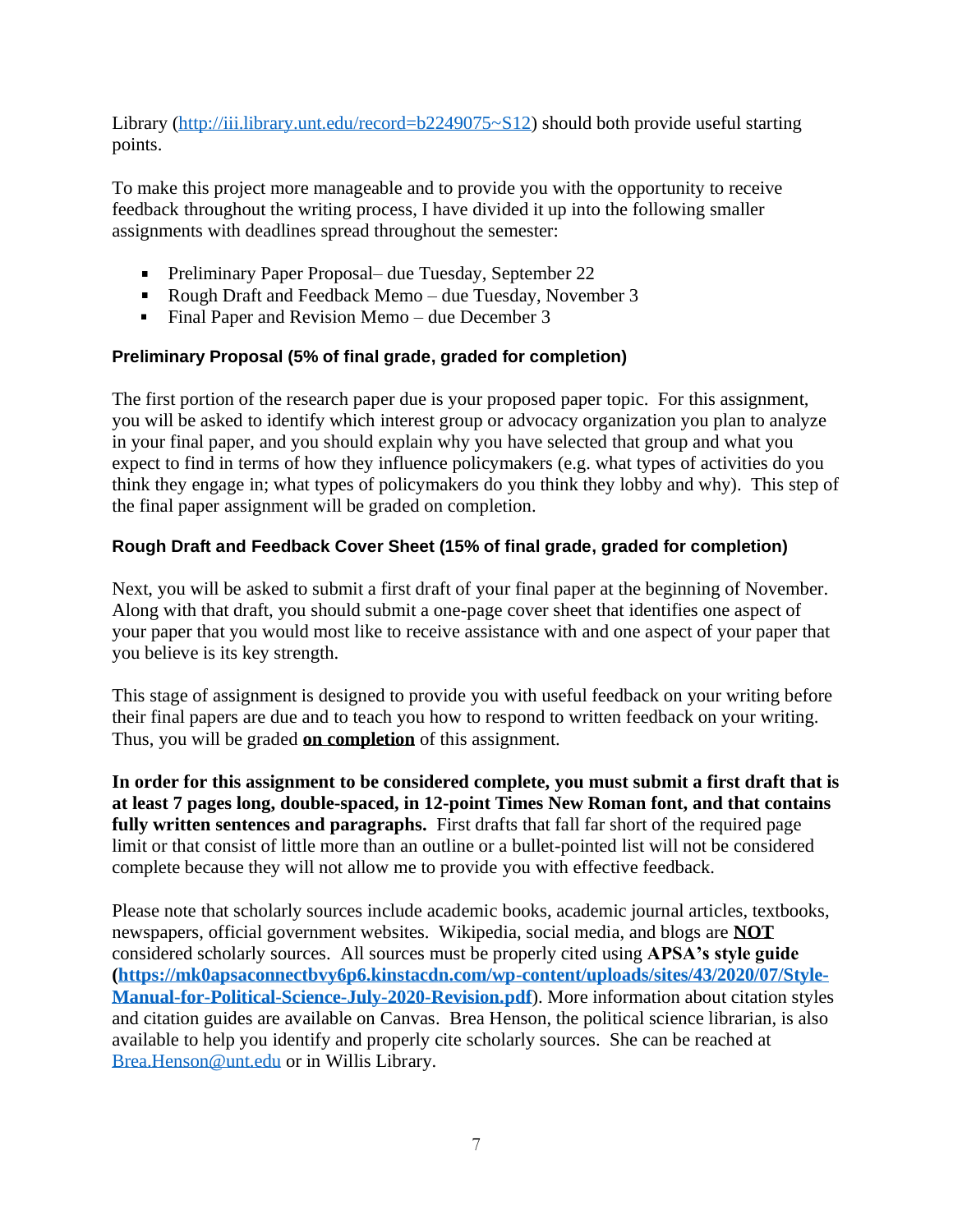#### **Final Paper and Revision Memo (30% of final grade, graded 0-100%)**

Finally, you will be required to submit a final, 15-page paper for this class. Along with the final paper, you are also required to submit a one-page memo indicating how you choose to respond to the feedback you received on your rough draft. This memo will indicate which changes you made, and it may explain which recommendations you did not incorporate and why.

The final paper will be graded on the quality of the analysis, the degree to which you responded to feedback on your rough draft, the inclusion and proper citation of **10 sources from our class syllabus, 5-10 primary sources about your group's lobbying activities**, and effective use of spelling and grammar. The rubric detailing how your final paper will be graded is available on Canvas and it will be handed out in class.

Final papers should be double-spaced, use 12-point Times New Roman font, and 1-inch margins.

Please keep in mind that successful final papers will not simply provide a basic description of your organization and what it did. Instead, you will also need to use what you learned in class this semester to provide a critical analysis of why their strategy did or did not work and/or why it was or was not a good strategy for an organization like yours to pursue. You should also provide some clear recommendations for how it can improve its efforts in the future.

While students are not required to make all of the changes that were recommended to their rough drafts, students who do well will show that they have at least seriously considered all recommendations. Students who do well on the final papers also submit papers that are free from spelling and grammar mistakes.

#### **COURSE POLICIES**

#### **Attendance Policy and UNT Excused Absences**

Attendance for this class is expected. One of the best ways to take responsibility for your success in this class is to attend class regularly.

In accordance with UNT's attendance policy, absences will be excused for religious holy days, active military service, participation in official university functions, illness or other extenuating circumstances, pregnancy and parenting under Title IX, and when the University is officially closed by the President. As the policy states, students are required to request and document their excused absences with me. If you have an excused absence, please provide me with notice and documentation for that absence as soon as possible. More information on UNT's attendance policy is available at:

[http://policy.unt.edu/sites/default/files/untpolicy/15.2.5\\_StudentAttendance\\_May2016.pdf.](http://policy.unt.edu/sites/default/files/untpolicy/15.2.5_StudentAttendance_May2016.pdf)

#### **COVID-19 Impact on Attendance**

While attendance is expected as outlined above, it is important for all of us to be mindful of the health and safety of everyone in our community, especially given concerns about COVID-19. Please contact me if you are unable to attend class because you are ill, or unable to attend class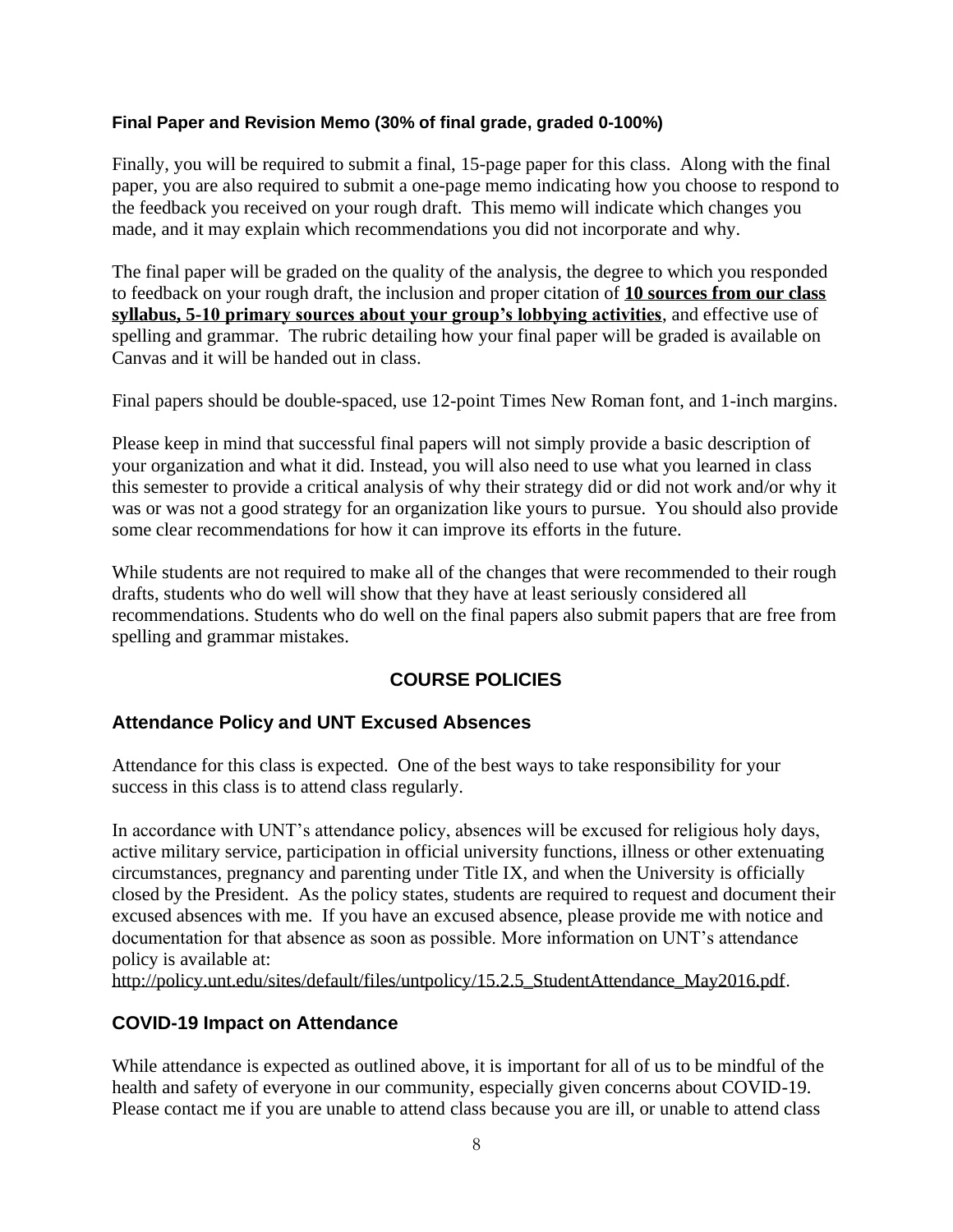due to COVID-19 including symptoms, potential exposure, pending or positive test results, or if you have been given specific instructions to isolate or quarantine from a health care provider or a local authority. It is important that you communicate with me prior to being absent so I may make a decision about accommodating your request to be excused from class. If you are experiencing any [symptoms of COVID-19](https://www.cdc.gov/coronavirus/2019-ncov/symptoms-testing/symptoms.html) please seek medical attention from the Student Health and Wellness Center (940-565-2333 or [askSHWC@unt.edu\)](mailto:askSHWC@unt.edu) or your health care provider PRIOR to coming to campus. UNT also requires you to contact the UNT COVID Hotline at 844-366-5892 or [COVID@unt.edu](mailto:COVID@unt.edu) for guidance on actions to take due to symptoms, pending or positive test results, or potential exposure. While attendance is an important part of succeeding in this class, your own health, and those of others in the community, is more important.

### **Grading Scale**

| ے ،      |            |  |
|----------|------------|--|
| $\Gamma$ | 100-90.0%  |  |
| B        | 89.9-80.0% |  |

Grades will follow the standard scale listed below and will be posted on Canvas. As you can see from the chart below, grades will be rounded to the nearest tenth.

#### **Online Assignment Submissions**

 $\Gamma$  79.9-70.0% D  $69.9-60.0\%$  $F$  Below 60%

All course assignments will be submitted using Canvas, and your rough drafts and final papers will be submitted using the Turnitin tool on Canvas. Due dates are all listed on the syllabus and on Canvas. I strongly recommend that you plan to begin uploading all assignments 30 minutes before the final deadline (to give yourself a buffer in case you encounter any technical issues).

That being said, the University is committed to providing a reliable online course system to all users. However, in the event of any unexpected server outage or any unusual technical difficulty which prevents students from completing a time sensitive assessment activity, the instructor will extend the time windows and provide an appropriate accommodation based on the situation. Students should **immediately** report any problems to the instructor and contact the UNT Student Help Desk: [helpdesk@unt.edu](mailto:helpdesk@unt.edu) or 940.565.2324 and obtain a ticket number. The instructor and the UNT Student Help Desk will work with the student to resolve any issues at the earliest possible time. If you are having technical issues, I also strongly encourage you to take timestamped screen shots or photos with your phone (if possible) to help document any problems you encounter and/or to help the tech team resolve your issues.

#### **Incomplete and Late Work Policy**

Please make note of **all of the due dates** for the paper and reading journal assignments and the and **plan accordingly**.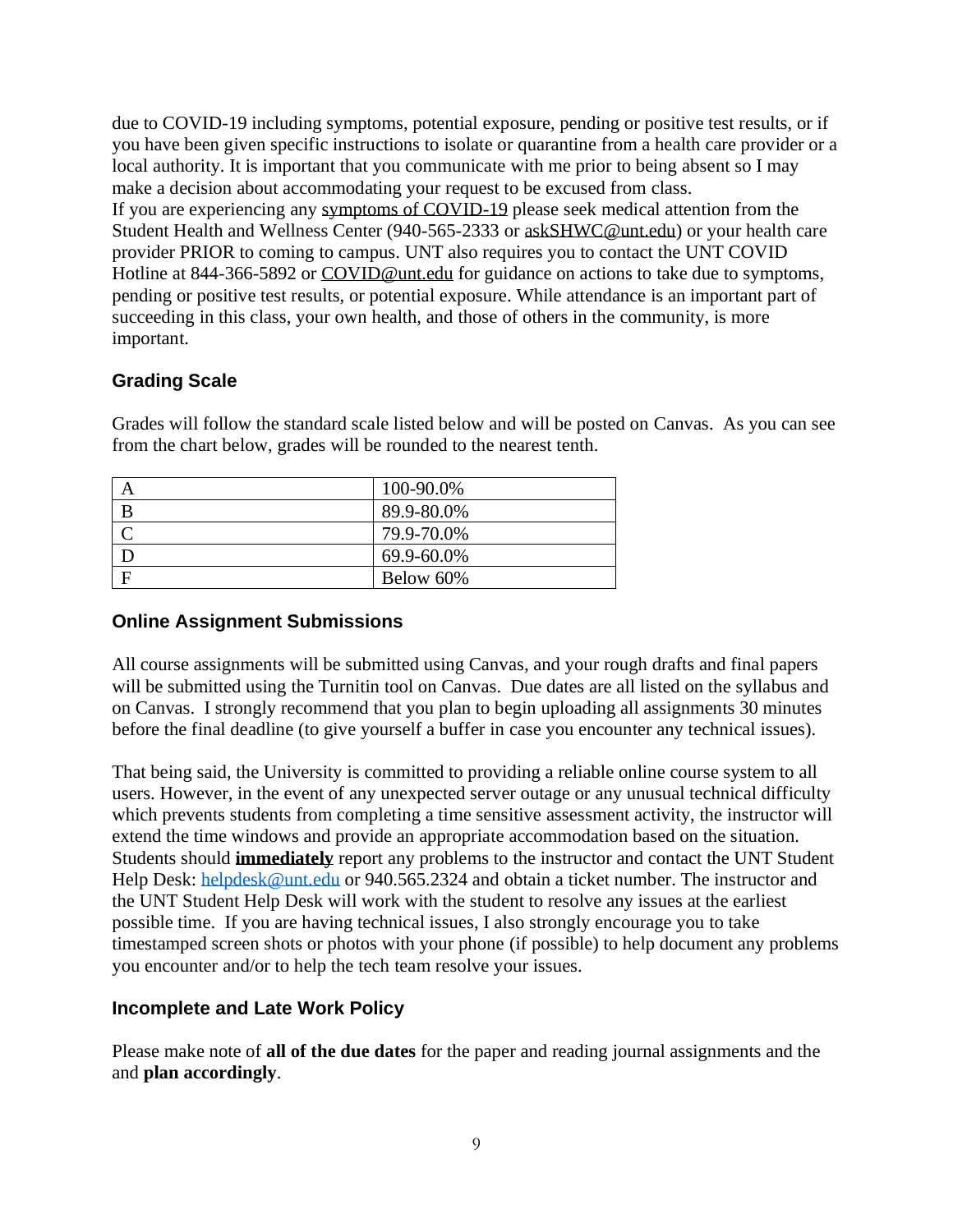Given the pandemic, each student may request one, 3-day extension no questions asked. Beyond that, no late work will be accepted unless the student has documented, extenuating circumstances and provides documentation within 48 hours of the missed deadline.

### **Extra Credit**

I do not provide individual opportunities for extra credit because I have never found a way to provide them that is fair to other members of the class. To be successful in this class, students should focus on completing the required assignments to the best of their ability.

If you do not do well on your assignments, I encourage you to see me for assistance as soon as possible. We will be happy to work with you to improve your grades, but it is your responsibility to seek out help if you need it.

### **UNT POLICIES**

### **Americans with Disabilities Act Statement**

UNT makes reasonable academic accommodation for students with disabilities. Students seeking accommodation must first register with the Office of Disability Accommodation (ODA) to verify their eligibility. If a disability is verified, the ODA will provide a student with an accommodation letter to be delivered to faculty to begin a private discussion regarding one's specific course needs. Students may request accommodations at any time; however, ODA notices of accommodation should be provided as early as possible in the semester to avoid any delay in implementation. Note that students must obtain a new letter of accommodation for every semester and must meet with each faculty member prior to implementation in each class. For additional information see the ODA website at disability.unt.edu.

#### **Emergency Notification and Procedures**

UNT uses a system called Eagle Alert to quickly notify students with critical information in the event of an emergency (i.e., severe weather, campus closing, and health and public safety emergencies like chemical spills, fires, or violence). In the event of a university closure, please refer to Canvas for contingency plans for covering course materials.

#### **Prohibition of Discrimination, Harassment, and Retaliation**

The University of North Texas (UNT) prohibits discrimination and harassment because of race, color, national origin, religion, sex, sexual orientation, gender identity, gender expression, age, disability, genetic information, veteran status, or any other characteristic protected under applicable federal or state law in its application and admission processes; educational programs and activities; employment policies, procedures, and processes; and university facilities. The University takes active measures to prevent such conduct and investigates and takes remedial action when appropriate.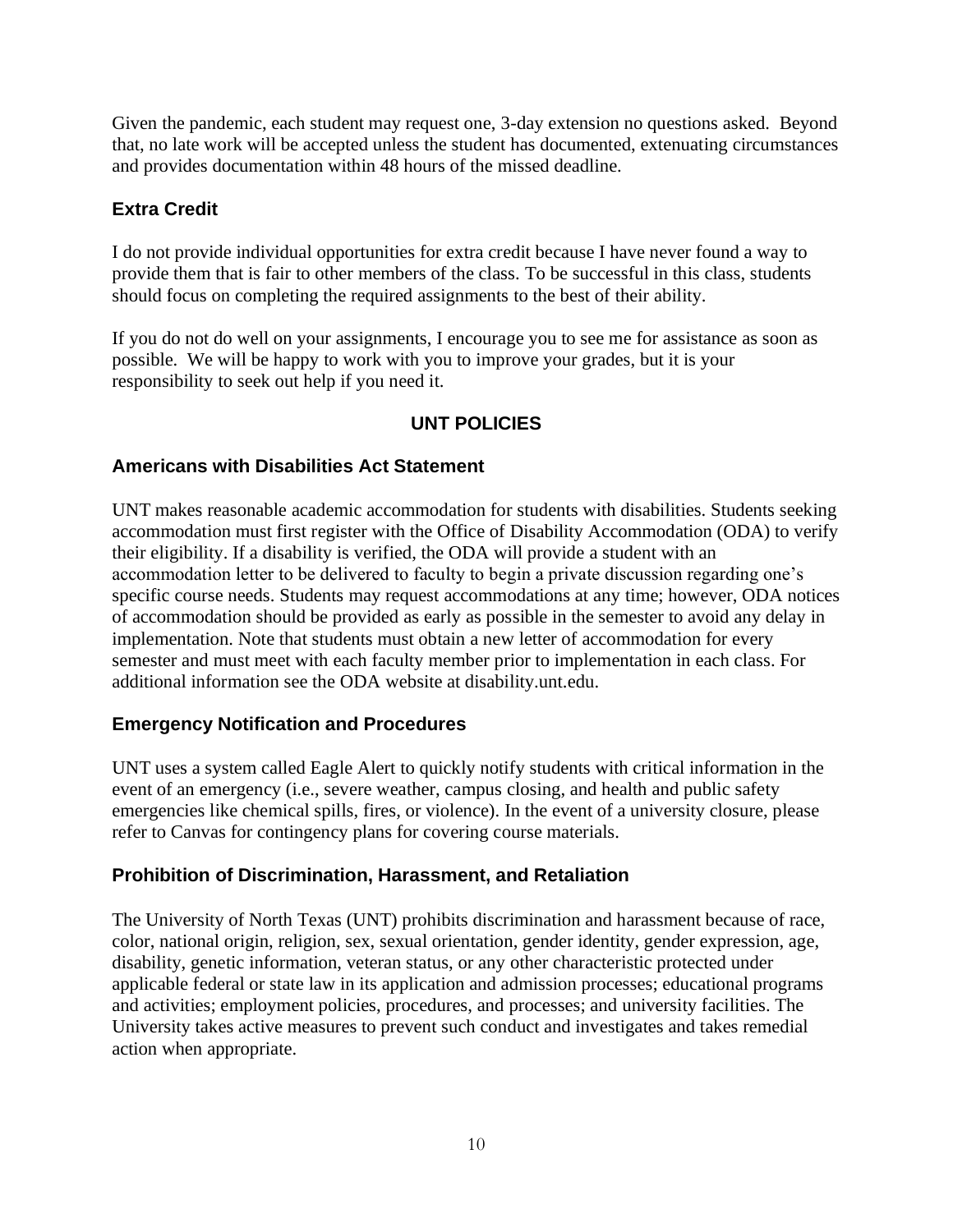#### **Sexual Discrimination, Harassment, and Assault**

UNT is committed to providing a safe learning environment free of all forms of sexual misconduct, including sexual harassment sexual assault, domestic violence, dating violence, and stalking. Federal laws (Title IX and the Violence Against Women Act) and UNT policies prohibit discrimination on the basis of sex, and therefore prohibit sexual misconduct. If you or someone you know is experiencing sexual harassment, relationship violence, stalking, and/or sexual assault, there are campus resources available to provide support and assistance. UNT's Survivor Advocates can assist a student who has been impacted by violence by filing protective orders, completing crime victim's compensation applications, contacting professors for absences related to an assault, working with housing to facilitate a room change where appropriate, and connecting students to other resources available both on and off campus. The Survivor Advocates can be reached at [SurvivorAdvocate@unt.edu](file:///C:/Users/jdl0126/AppData/Local/Temp/OneNote/16.0/NT/0/SurvivorAdvocate@unt.edu) or by calling the Dean of Students Office at 940-565-2648. Additionally, alleged sexual misconduct can be non-confidentially reported to the Title IX Coordinator at <u>oeo@unt.edu</u> or at (940) 565-2759.

#### **Mandatory Reporter**

As a UNT faculty member, I am required to share information regarding sexual assault and retaliation and sexual harassment with the university. Therefore, I want to be transparent that while I will seek to keep information that you share with me about your life in classroom discussions, your written work, one-on-one meetings, and/or emails private, I am required to disclose information about sexual misconduct to UNT's Office of Equal Opportunity. For more information on reporting sexual misconduct at UNT, please see:

[https://deanofstudents.unt.edu/sexual-misconduct/reporting-sexual-misconduct.](https://deanofstudents.unt.edu/sexual-misconduct/reporting-sexual-misconduct)

#### **Retention of Student Records**

Student records pertaining to this course are maintained in a secure location by the instructor of record. All records such as exams, answer sheets (with keys), and written papers submitted during the duration of the course are kept for at least one calendar year after course completion. Course work completed via the Canvas online system, including grading information and comments, is also stored in a safe electronic environment for one year. Students have the right to view their individual record; however, information about student's records will not be divulged to other individuals without proper written consent. Students are encouraged to review the Public Information Policy and the Family Educational Rights and Privacy Act (FERPA) laws and the University's policy. See UNT Policy 10.10, Records Management and Retention for additional information.

#### **Access to Information - Eagle Connect**

Students' access point for business and academic services at UNT is located at: [my.unt.edu.](https://my.unt.edu/) All official communication from the University will be delivered to a student's Eagle Connect account. For more information, please visit the website that explains Eagle Connect and how to forward e-mail [Eagle Connect](https://it.unt.edu/eagleconnect) [\(https://it.unt.edu/eagleconnect\)](https://it.unt.edu/eagleconnect).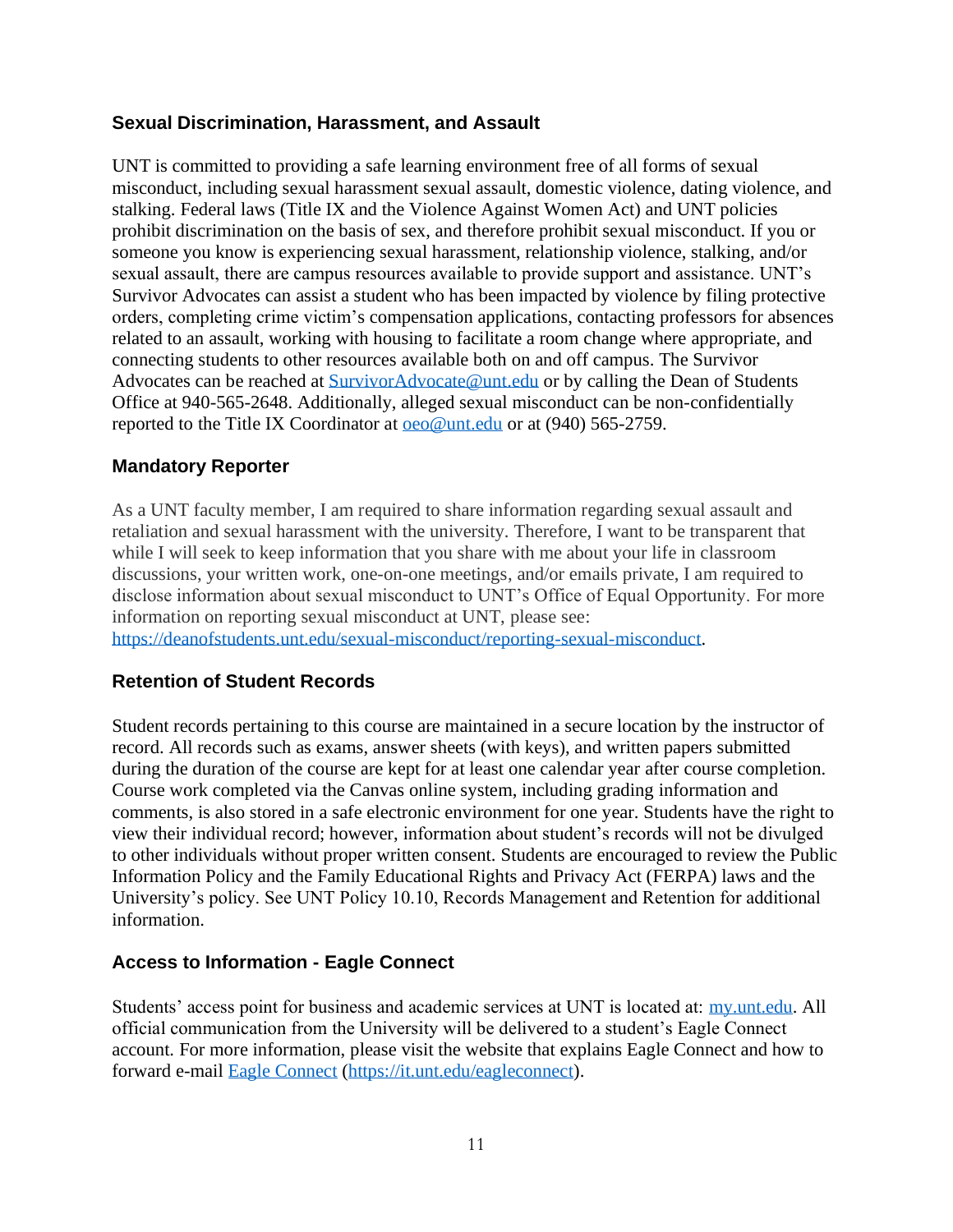### **Student Evaluation Administration Dates**

Student feedback is important and an essential part of participation in this course. The student evaluation of instruction is a requirement for all organized classes at UNT. The survey will be made available during weeks 13, 14 and 15 of the long semesters to provide students with an opportunity to evaluate how this course is taught. Students will receive an email from "UNT SPOT Course Evaluations via IASystem Notification" [\(no-reply@iasystem.org\)](file:///C:/Users/jdl0126/AppData/Local/Temp/OneNote/16.0/NT/0/no-reply@iasystem.org) with the survey link. Students should look for the email in their UNT email inbox. Simply click on the link and complete the survey. Once students complete the survey they will receive a confirmation email that the survey has been submitted. For additional information, please visit the [SPOT website](http://spot.unt.edu/) (http://spot.unt.edu/) or email [spot@unt.edu.](file:///C:/Users/jdl0126/AppData/Local/Temp/OneNote/16.0/NT/0/spot@unt.edu)

### **Important Notice for F-1 Students taking Distance Education Courses**

#### **Federal Regulation**

To read detailed Immigration and Customs Enforcement regulations for F-1 students taking online courses, please go to the [Electronic Code of Federal Regulations website](http://www.ecfr.gov/) (http://www.ecfr.gov/). The specific portion concerning distance education courses is located at Title 8 CFR 214.2 Paragraph  $(f)(6)(i)(G)$ .

#### The paragraph reads:

(G) For F-1 students enrolled in classes for credit or classroom hours, no more than the equivalent of one class or three credits per session, term, semester, trimester, or quarter may be counted toward the full course of study requirement if the class is taken on-line or through distance education and does not require the student's physical attendance for classes, examination or other purposes integral to completion of the class. An on-line or distance education course is a course that is offered principally through the use of television, audio, or computer transmission including open broadcast, closed circuit, cable, microwave, or satellite, audio conferencing, or computer conferencing. If the F-1 student's course of study is in a language study program, no on-line or distance education classes may be considered to count toward a student's full course of study requirement.

#### **University of North Texas Compliance**

To comply with immigration regulations, an F-1 visa holder within the United States may need to engage in an on-campus experiential component for this course. This component (which must be approved in advance by the instructor) can include activities such as taking an on-campus exam, participating in an on-campus lecture or lab activity, or other on-campus experience integral to the completion of this course.

If such an on-campus activity is required, it is the student's responsibility to do the following: (1) Submit a written request to the instructor for an on-campus experiential component within one week of the start of the course.

(2) Ensure that the activity on campus takes place and the instructor documents it in writing with a notice sent to the International Student and Scholar Services Office. ISSS has a form available that you may use for this purpose.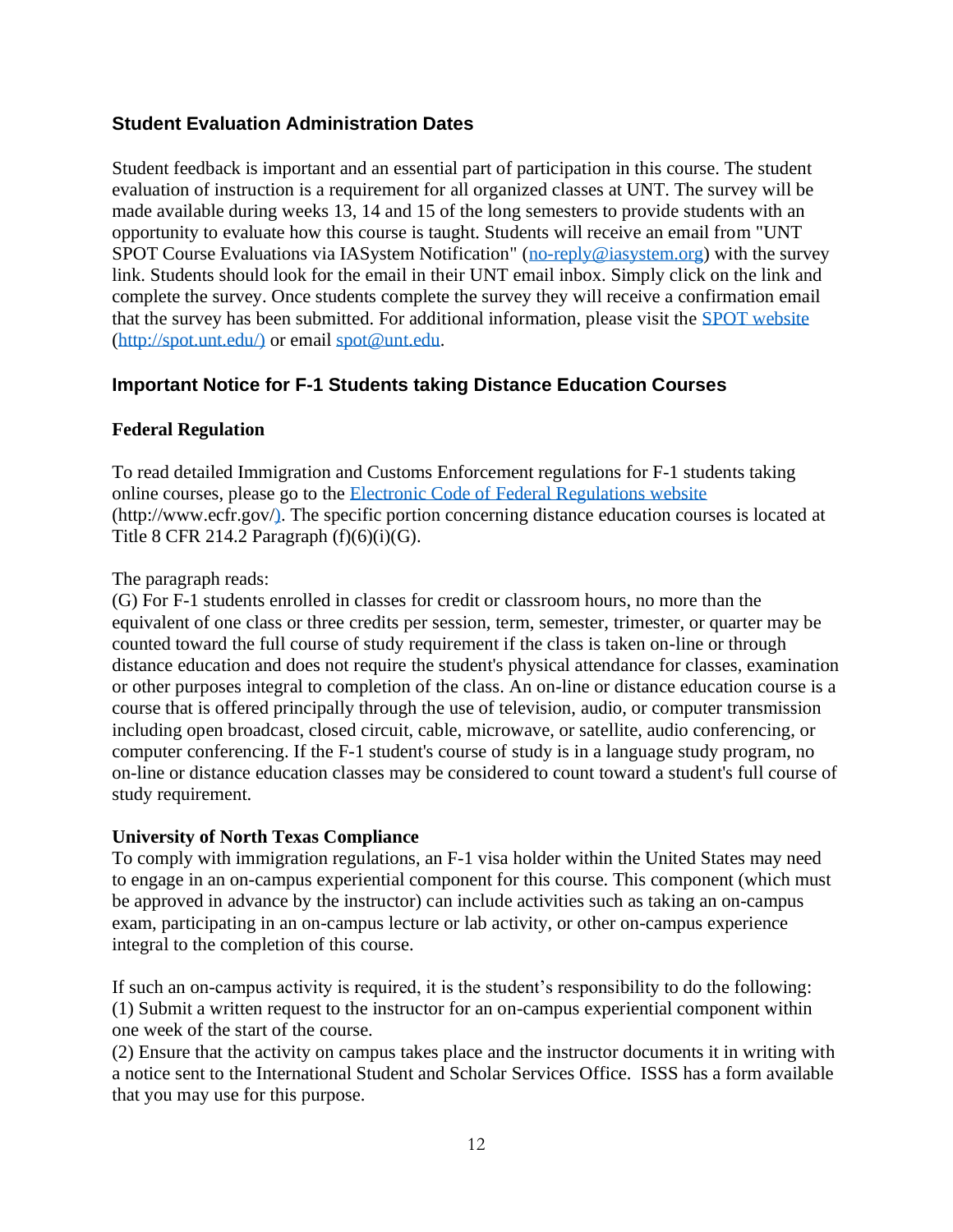Because the decision may have serious immigration consequences, if an F-1 student is unsure about his or her need to participate in an on-campus experiential component for this course, s/he should contact the UNT International Student and Scholar Services Office (telephone 940-565- 2195 or email [internationaladvising@unt.edu\)](mailto:internationaladvising@unt.edu) to get clarification before the one-week deadline.

#### **Student Verification**

UNT takes measures to protect the integrity of educational credentials awarded to students enrolled in distance education courses by verifying student identity, protecting student privacy, and notifying students of any special meeting times/locations or additional charges associated with student identity verification in distance education courses. See [UNT Policy 07-002 Student Identity Verification, Privacy, and Notification and Distance](https://policy.unt.edu/policy/07-002)  [Education Courses](https://policy.unt.edu/policy/07-002) (https://policy.unt.edu/policy/07-002).

# **ETHICS AND CONDUCT**

### **Academic Misconduct: Cheating and Plagiarism**

According to UNT Policy 06.003, Student Academic Integrity, academic dishonesty occurs when students engage in behaviors including, but not limited to cheating, fabrication, facilitating academic dishonesty, forgery, plagiarism, and sabotage. A finding of academic dishonesty may result in a range of academic penalties or sanctions ranging from admonition to expulsion from the University. [http://facultysuccess.unt.edu/academic-integrity.](http://facultysuccess.unt.edu/academic-integrity)

The Political Science Department adheres to and enforces UNT's policy on academic integrity (cheating, plagiarism, forgery, fabrication, facilitating academic dishonesty and sabotage). Students in this class should review the policy, which is located at: [http://policy.unt.edu/sites/default/files/untpolicy/pdf/7-Student\\_Affairs-Academic\\_Integrity.pdf.](http://policy.unt.edu/sites/default/files/untpolicy/pdf/7-Student_Affairs-Academic_Integrity.pdf)

Violations of academic integrity in this course will addressed in compliance with the penalties and procedures laid out in this policy. Students may appeal any decision under this policy by following the procedures laid down in the UNT Policy Manual Section 18.1.16 "Student Standards of Academic Integrity."

Students should note that according to the UNT policy, "cheating" includes, but is not limited to: "1) the use of any unauthorized assistance to take exams, tests, quizzes, or other assessments; 2) dependence upon the aid of sources beyond those authorized by the instructor in writing papers, preparing reports, solving problems, or carrying out other assignments; 3) the acquisition, without permission of tests, notes, or other academic materials belonging to a faculty or staff member of the University; 4) dual submission of a paper or project, or re-submission of a paper or project to a different class without express permission from the instructor; 5) any other act designed to give a student an unfair advantage on an academic assignment." According to UNT policy, plagiarism is defined as the "use of another's thoughts or words without proper attribution in any academic exercise *regardless of the student's intent*" (emphasis mine). It includes, but is not limited to: "1) the knowing or negligent use by paraphrase or direct quotation of the published or unpublished work of another person without full and clear acknowledgement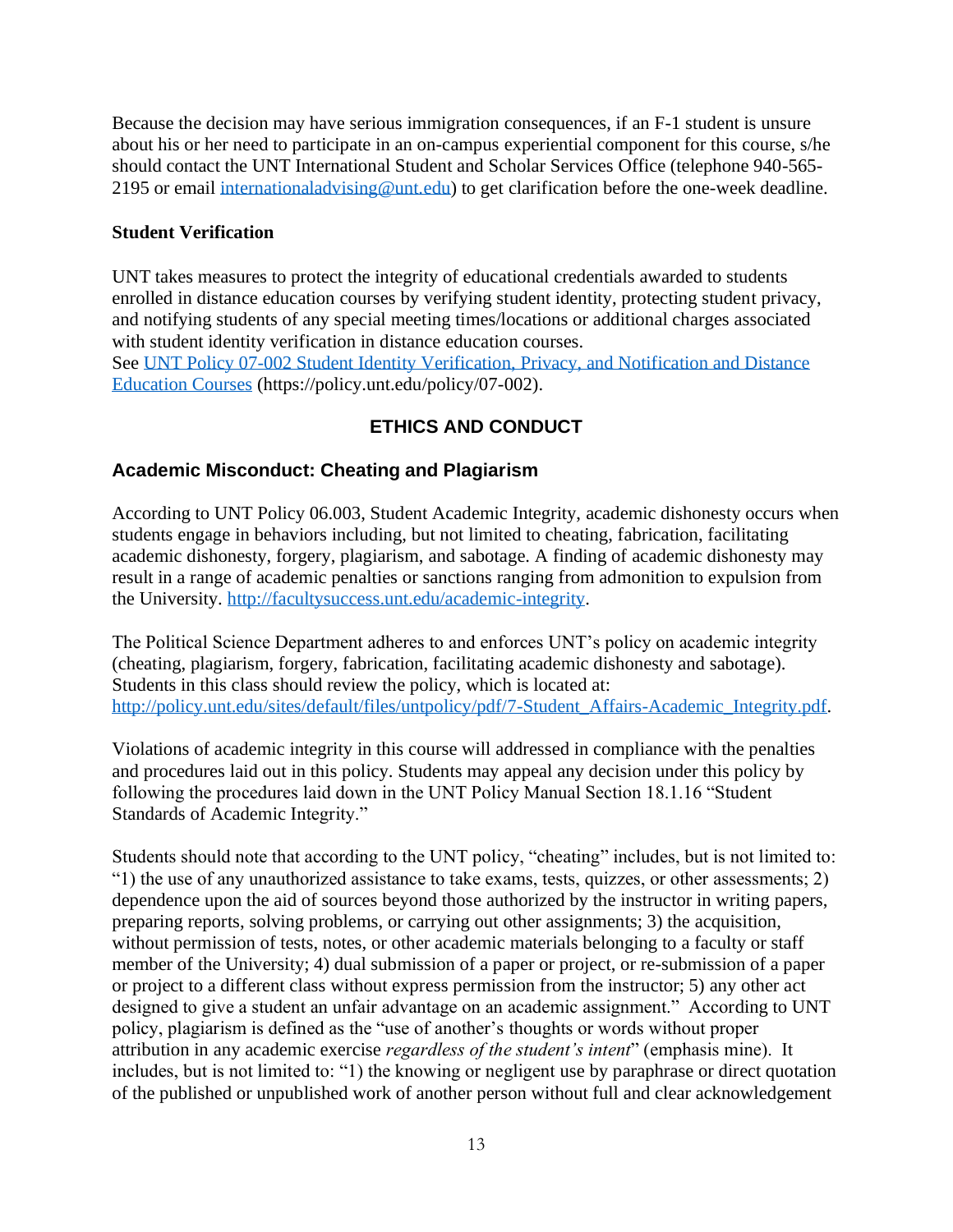or citation; 2) the knowing or negligent unacknowledged use of materials prepared by another person or by an agency engaged in selling term papers or other academic materials."

## **Rules of Engagement and Classroom Conduct**

Rules of engagement refer to the way students are expected to interact with each other and with their instructors. Here are some general guidelines:

- While the freedom to express yourself is a fundamental human right, any communication that utilizes cruel and derogatory language on the basis of race, color, national origin, religion, sex, sexual orientation, gender identity, gender expression, age, disability, genetic information, veteran status, or any other characteristic protected under applicable federal or state law will not be tolerated.
- Treat your instructor and classmates with respect in any communication online or face-toface, even when their opinion differs from your own.
- Ask for and use the correct name and pronouns for your instructor and classmates.
- Speak from personal experiences. Use "I" statements to share thoughts and feelings. Try not to speak on behalf of groups or other individual's experiences.
- Use your critical thinking skills to challenge other people's ideas, instead of attacking individuals.
- Avoid using all caps while communicating digitally. This may be interpreted as "YELLING!"
- Be cautious when using humor or sarcasm in emails or discussion posts as tone can be difficult to interpret digitally.
- Avoid using "text-talk" unless explicitly permitted by your instructor.
- Proofread and fact-check your sources.
- Keep in mind that online posts can be permanent, so think first before you type.

See these [Engagement Guidelines](https://clear.unt.edu/online-communication-tips) (https://clear.unt.edu/online-communication-tips) for more information.

### **Acceptable Student Behavior**

Student behavior that interferes with an instructor's ability to conduct a class or other students' opportunity to learn is unacceptable and disruptive and will not be tolerated in any instructional form a UNT. Students engaging in unacceptable and disruptive behavior will be directed to leave the classroom and the instructor may refer to the student to the Center for Student Rights and Responsibilities to consider whether the student's conduct violated the Code of Student Conduct. The university's expectations for student conduct apply to all instructional forums including university and electronic classrooms, labs, and discussion groups, field trips, etc. The Code of Student Conduct can be found at [https://deanofstudents.unt.edu/conduct.](https://deanofstudents.unt.edu/conduct)

As an instructor, I believe that students learn best when they are able to engage with each other (and the professor!) in a respectful and open-minded manner. So, please practice the Golden Rule and treat others as you would like to be treated. Specifically, I ask that you avoid disruptive behaviors by: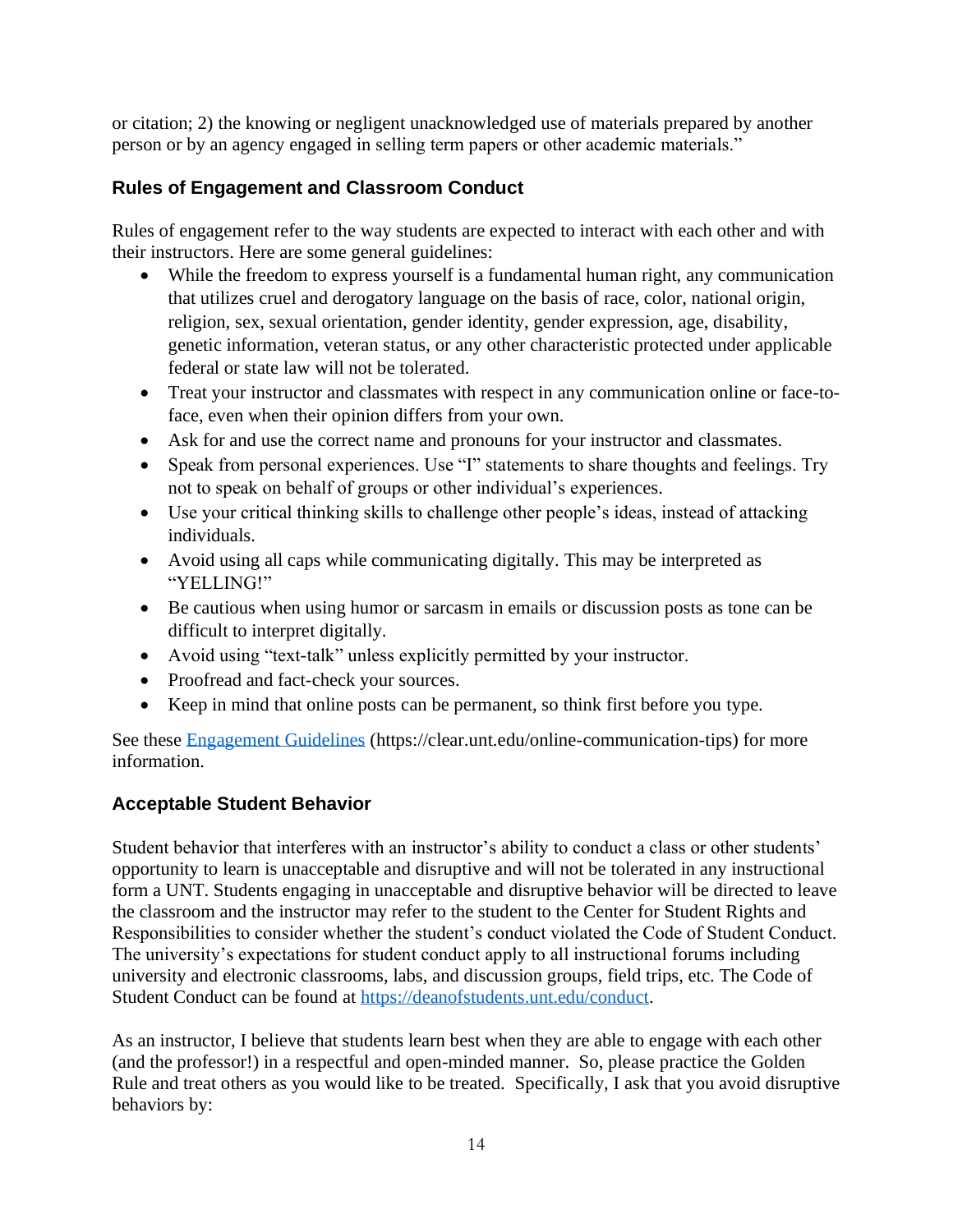- Silencing all disruptive electronic devices;
- Refraining from texting, tweeting, checking email, surfing the internet, or reading irrelevant materials during class;
- Having side conversations with others during class;
- Falling asleep.

Since the topics in this course will encourage lively and energetic discussions and debates, it is also important for you to show respect for others' opinions and points of view, even when you disagree.

In addition, please follow some simple, but important guidelines for "virtual" classroom conduct.

- Please attend class sessions and be prepared to participate virtually using Zoom's interactive features (chat, hand raising) and/or your computer's webcam and microphone.
- If possible, please plan on participating in class in a relatively quiet, distraction freeroom.
- **Please familiarize yourself with how to turn the "mute" function on and off to minimize** distractions for your classmates during class.

# **ACADEMIC SUPPORT & STUDENT SERVICES**

### **Student Support Services and Mental Health**

UNT provides mental health resources to students to help ensure there are numerous outlets to turn to that wholeheartedly care for and are there for students in need, regardless of the nature of an issue or its severity. Listed below are several resources on campus that can support your academic success and mental well-being:

- [Student Health and Wellness Center](https://studentaffairs.unt.edu/student-health-and-wellness-center) (https://studentaffairs.unt.edu/student-health-andwellness-center)
- [Counseling and Testing Services](https://studentaffairs.unt.edu/counseling-and-testing-services) (https://studentaffairs.unt.edu/counseling-and-testingservices)
- [UNT Care Team](https://studentaffairs.unt.edu/care) (https://studentaffairs.unt.edu/care)
- [UNT Psychiatric Services](https://studentaffairs.unt.edu/student-health-and-wellness-center/services/psychiatry) (https://studentaffairs.unt.edu/student-health-and-wellnesscenter/services/psychiatry)
- [Individual Counseling](https://studentaffairs.unt.edu/counseling-and-testing-services/services/individual-counseling) (https://studentaffairs.unt.edu/counseling-and-testingservices/services/individual-counseling)

### **Chosen Names**

A chosen name is a name that a person goes by that may or may not match their legal name. If you have a chosen name that is different from your legal name and would like that to be used in class, please let the instructor know. Below is a list of resources for updating your chosen name at UNT.

• [UNT Records](https://registrar.unt.edu/transcripts-and-records/update-your-personal-information)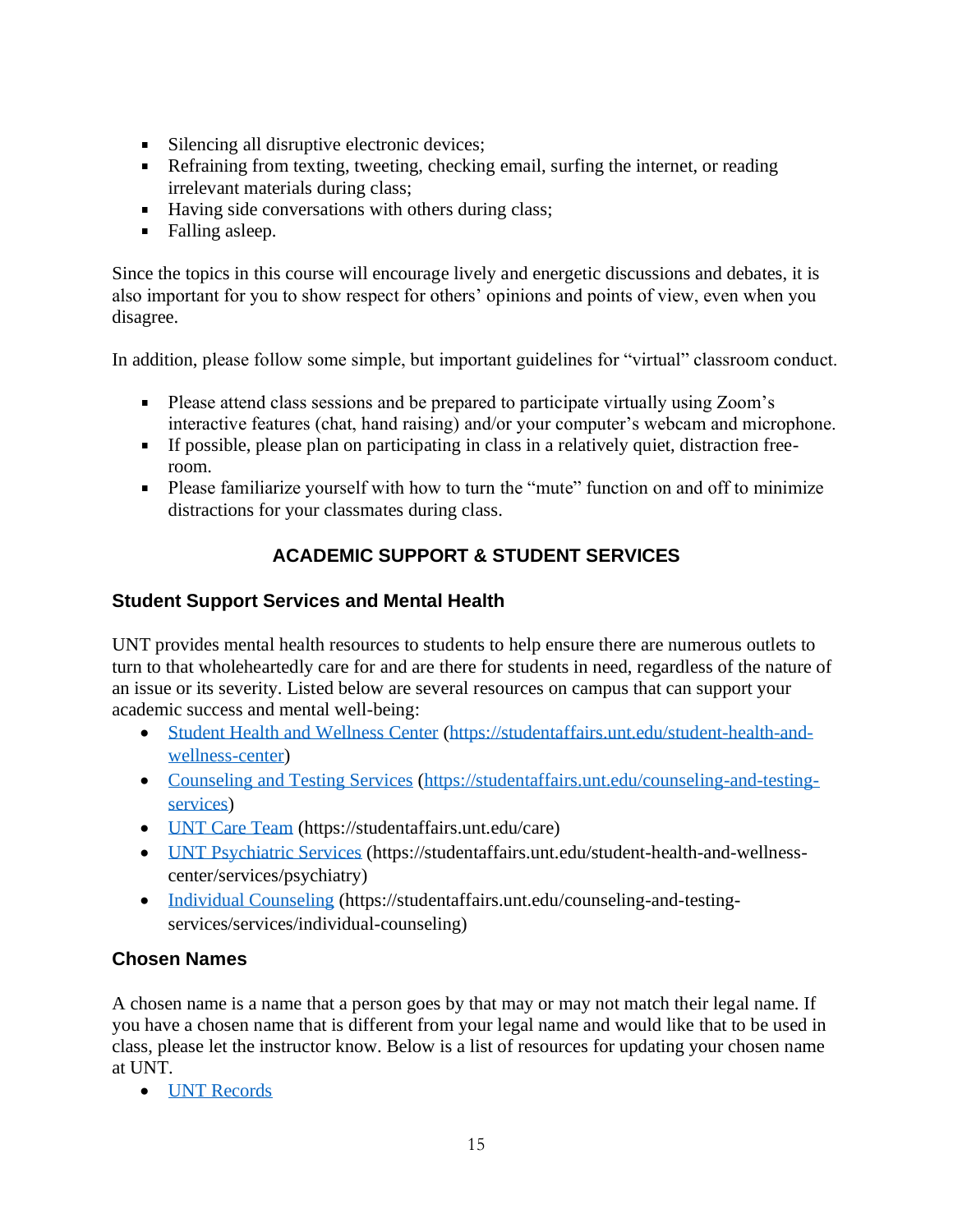- [UNT ID Card](https://sfs.unt.edu/idcards)
- [UNT Email Address](https://sso.unt.edu/idp/profile/SAML2/Redirect/SSO;jsessionid=E4DCA43DF85E3B74B3E496CAB99D8FC6?execution=e1s1)
- [Legal Name](https://studentaffairs.unt.edu/student-legal-services)

*\*UNT euIDs cannot be changed at this time. The collaborating offices are working on a process to make this option accessible to UNT community members.*

## **Pronouns**

Pronouns (she/her, they/them, he/him, etc.) are a public way for people to address you, much like your name, and can be shared with a name when making an introduction, both virtually and inperson. Just as we ask and don't assume someone's name, we should also ask and not assume someone's pronouns.

You can [add your pronouns to your Canvas account](https://community.canvaslms.com/docs/DOC-18406-42121184808) so that they follow your name when posting to discussion boards, submitting assignments, etc.

Below is a list of additional resources regarding pronouns and their usage:

- o [What are pronouns and why are they important?](https://www.mypronouns.org/what-and-why)
- o [How do I use pronouns?](https://www.mypronouns.org/how)
- o [How do I share my pronouns?](https://www.mypronouns.org/sharing)
- o [How do I ask for another person's pronouns?](https://www.mypronouns.org/asking)
- o [How do I correct myself or others when the wrong pronoun is used?](https://www.mypronouns.org/mistakes)

#### **Additional Student Support Services**

- [Registrar](file:///C:/Users/jdl0126/AppData/Local/Temp/OneNote/16.0/NT/0/Registrar) (https://registrar.unt.edu/registration)
- [Financial Aid](https://financialaid.unt.edu/) (https://financialaid.unt.edu/)
- [Student Legal Services](https://studentaffairs.unt.edu/student-legal-services) (https://studentaffairs.unt.edu/student-legal-services)
- [Career Center](https://studentaffairs.unt.edu/career-center) (https://studentaffairs.unt.edu/career-center)
- [Multicultural Center](https://edo.unt.edu/multicultural-center) (https://edo.unt.edu/multicultural-center)
- [Counseling and Testing Services](https://studentaffairs.unt.edu/counseling-and-testing-services) (https://studentaffairs.unt.edu/counseling-and-testingservices)
- [Pride Alliance](https://edo.unt.edu/pridealliance) (https://edo.unt.edu/pridealliance)
- [UNT Food Pantry](https://deanofstudents.unt.edu/resources/food-pantry) (https://deanofstudents.unt.edu/resources/food-pantry)

#### **Academic Support Services**

- [Academic Resource Center](https://clear.unt.edu/canvas/student-resources) (https://clear.unt.edu/canvas/student-resources)
- [Academic Success Center](https://success.unt.edu/asc) (https://success.unt.edu/asc)
- [UNT Libraries](https://library.unt.edu/) (https://library.unt.edu/)
- [Writing Lab](http://writingcenter.unt.edu/) [\(http://writingcenter.unt.edu/\)](http://writingcenter.unt.edu/)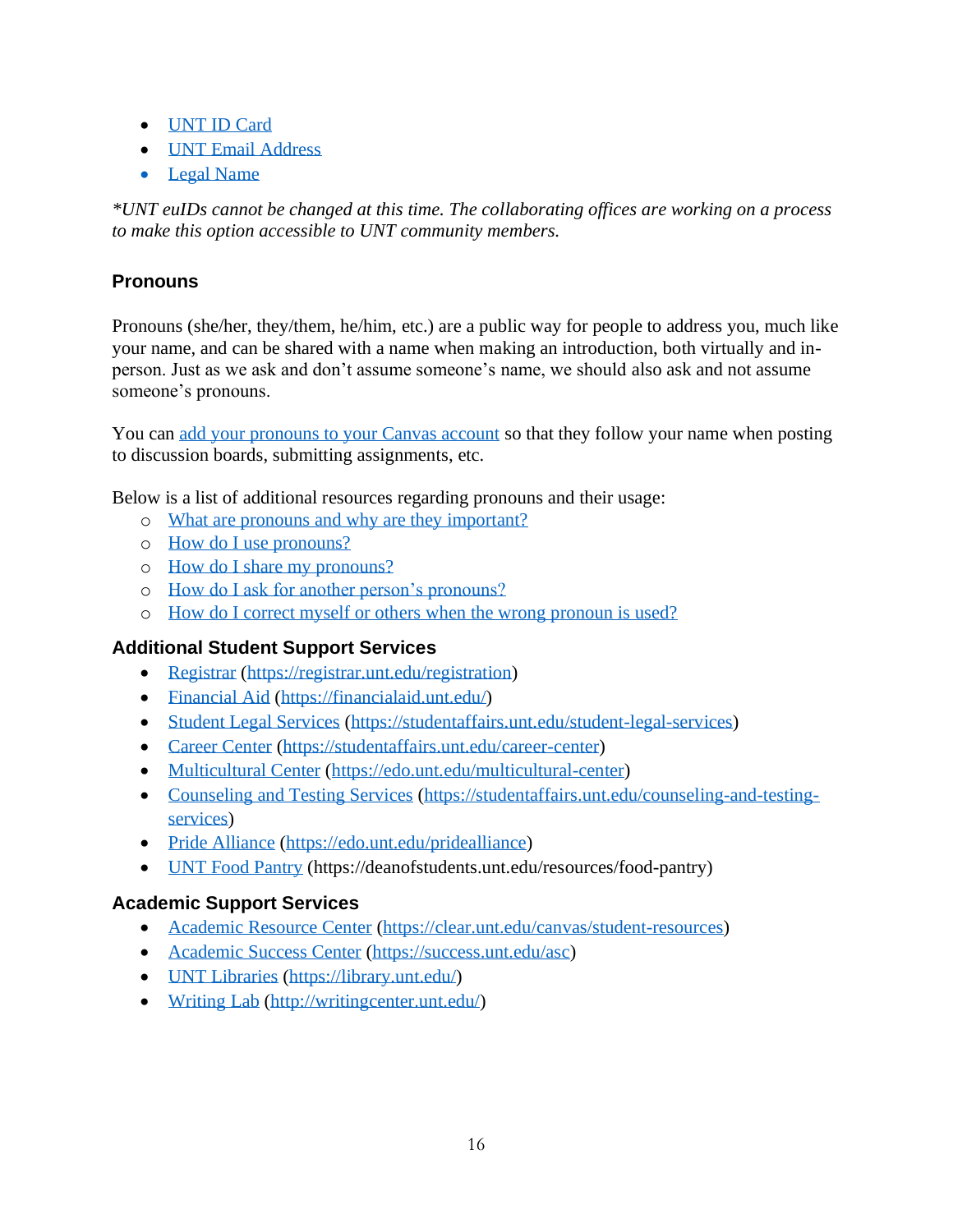### **COURSE SCHEDULE**

Readings Marked \*\*\* are available on Canvas!

### **Tuesday, August 25: Course Introduction**

- Read the entire syllabus.
- Complete syllabus quiz.

# **PART I: KEY CONCEPTS**

### **Thursday, August 27: What is An Interest Group and Other Key Concepts**

Lowery & Brasher. *Organized Interests and American Government*, Chapter 1.

### **Tuesday, September 1: Early Interest Groups and Organizations**

\*\*\*Skocpol, Theda, Marshall Ganz, and Ziad Munson. 2000. "A Nation of Organizers: The Institutional Origins of Civic Voluntarism in the United States." *American Political Science Review* 94(3): 527-546.

#### **Thursday, September 3: Contemporary Interest Groups and Organizations**

■ **\*\*\*Skocpol, Theda. 2003.** *Diminished Democracy: From Membership to Management in American Civic Life*. Norman, OK: University of Oklahoma Press, Chapter 4.

### **Tuesday, September 8: Forming Groups & Collective Action Problems**

Lowery & Brasher. *Organized Interests and American Government*, Chapter 2.

#### **Thursday, September 10: Maintaining Groups**

- \*\*\*Walker, Jack. 1983. "The Origins and Maintenance of Interest Groups in America." *American Political Science Review* 77(2): 390-406.
- \*\*\*Staggenborg, Suzanne. 1988. "The Consequences of Professionalization and Formalization in the Pro-Choice Movement." *American Sociological Review* 53: 585- 605.

#### **Tuesday, September 15: Social Movements and Contentious Politics**

- *\*\*\*Reading Journal 1 Due Today at 5:00 PM on Canvas\*\*\**
- \*\*\*Tarrow, Sidney. 1998. *Power in Movement: Social Movements and Contentious Politics*. Cambridge: Cambridge University Press, Chapter 1.

#### **Thursday, September 17: Researching Interest Groups Workshop with Brea Henson**

- No reading
- Class session will provide instruction on how to use library databases to research your interest groups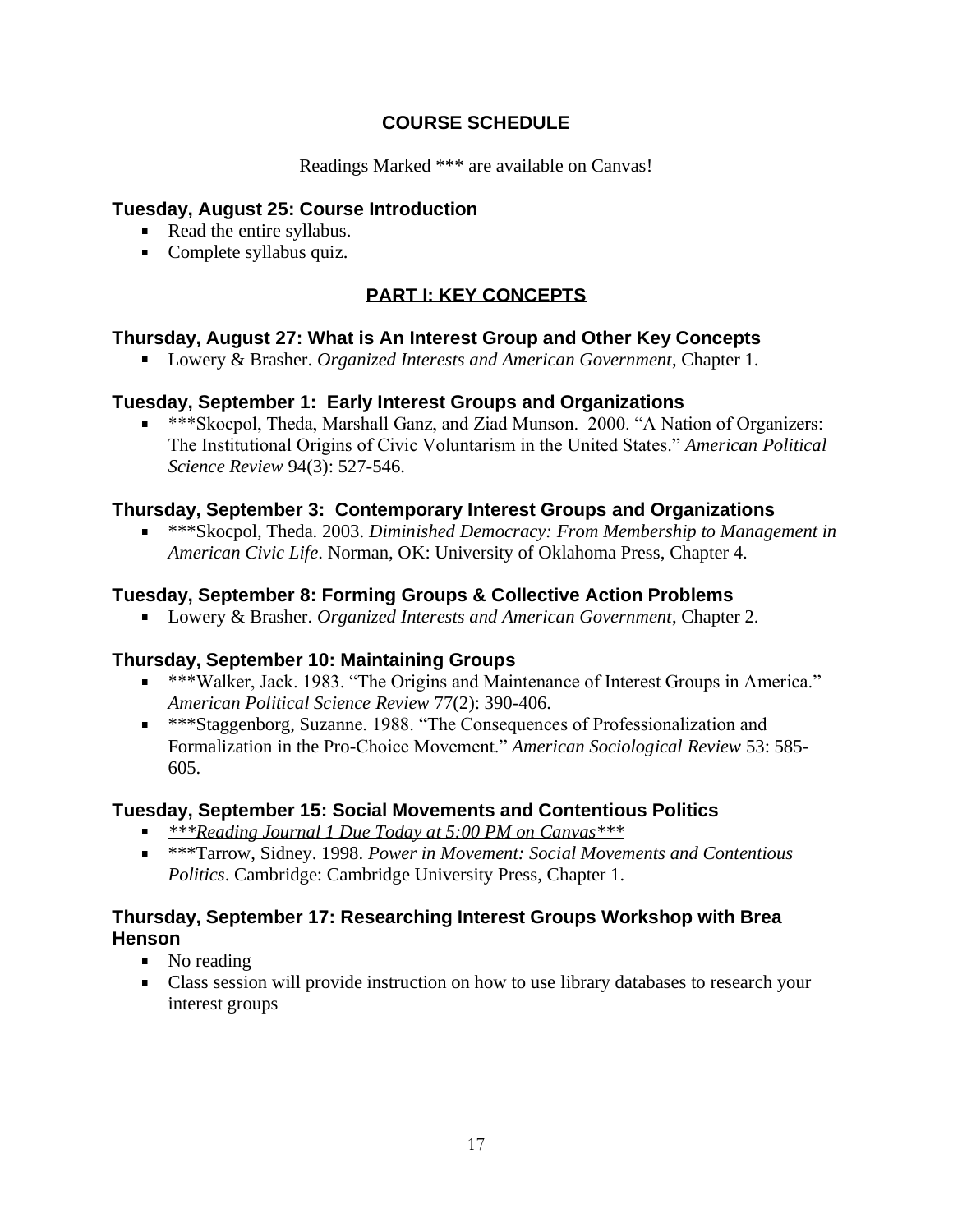# **PART II: INFLUENCING POLICYMAKERS**

### **Tuesday, September 22: Interest Groups, PACs, and Elections**

- *\*\*\*Final Paper Topics Due Today at 5:00 PM on Canvas\*\*\**
- Lowery & Brasher. *Organized Interests and American Government*, Chapter 4.
- \*\*\*Sides, John, Daron Shaw, Matt Grossman, and Keena Lipsitz. *Campaigns & Election*s, Chapter 7.
- **\*\*\*Campaign Finance Charts\*\*\***

### **Thursday, September 24: Identifying Key Members of Congress and Campaign Contributions**

- Lowery & Brasher. *Organized Interests and American Government*, Chapter 5, pgs. 148- 158 (Refresher on the legislative process).
- \*\*\*Hojnacki, Marie, and David Kimball. 1998. "Organized Interests and the Decision of Who to Lobby in Congress." *American Political Science Review* 92(4): 775-790.
- \*\*\*Baumgartner, Frank, Jeffrey Berry, Marie Hojnacki, David Kimball, and Beth Leech. 2014. "Money, Priorities, and Stalemate: How Lobbying Affects Public Policy." *Election Law Journal* 13(1): 194-209.

### **Tuesday, September 29: Lobbying as a Legislative Subsidy**

- Lowery & Brasher. *Organized Interests and American Government*, Chapter 5, pgs. 158- 188 (Refresher on the legislative process).
- *Optional: \*\*\*Hall, Richard and Alan Deardorff. 2006. "Lobbying as a Legislative Subsidy." American Political Science Review 100(1): 69-84. (This is a challenging piece to read, but we will discuss a simplified approach their idea of "Lobbying as a Legislative Subsidy" in class)*

### **Thursday, October 1: Paper Research Day #1**

- *\*\*\*Research Worksheet Set 1 Due Today at 5:00 PM on Canvas\*\*\**
- No reading or Zoom meeting today
- Complete research worksheet set 1 by 5:00 PM on Canvas

### **Tuesday, October 6: Influencing the Bureaucracy**

- Lowery & Brasher. *Organized Interests and American Government*, Chapter 6.
- \*\*\*Yackee, Jason and Susan Yackee. 2006. "A Bias Towards Business? Assessing Interest Group Influence on the US Bureaucracy." *Journal of Politics* 128-139.

### **Thursday, October 8: Iron Triangles and Issue Networks**

\*\*\*Heclo, Hugh. 1978. "Issue Networks and the Executive Establishment." in *The New American Political System*, edited by Anthony King. American Enterprise Institute.

### **Tuesday, October 13: Influencing the Judicial Branch**

- *\*\*\*Reading Journal 2 Due Today at 5:00 PM on Canvas\*\*\**
- Lowery & Brasher. *Organized Interests and American Government*, Chapter 7.
- \*\*\*Collins, Paul. 2004. "Friends of the Court: Examining the Influence of Amicus Curiae Participation in Supreme Court Litigation." *Law and Society Review* 38(4): 807-823.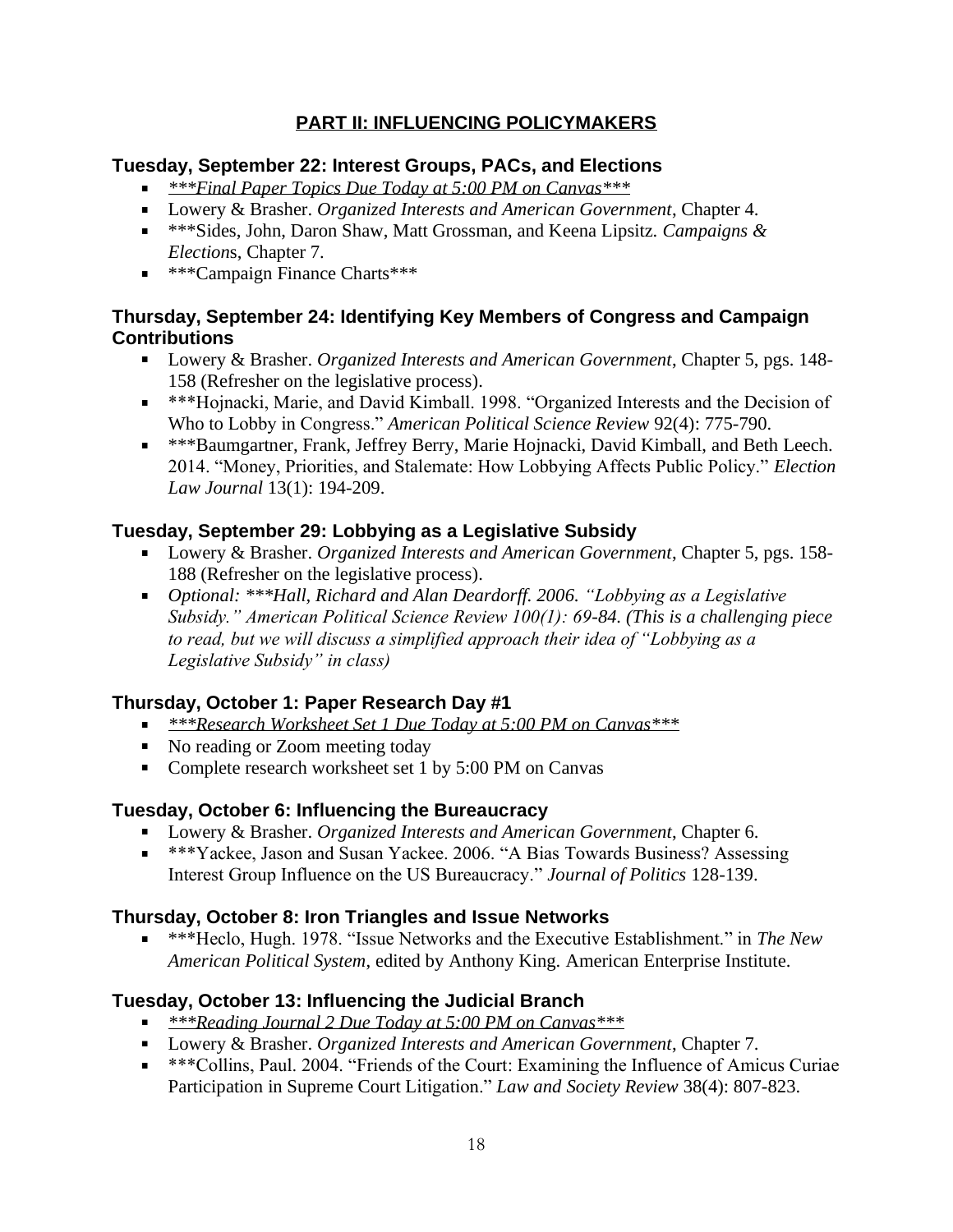\*\*\*Caldeira, Gregory, Marie Hojnacki, and John Wright. 2000. "The Lobbying Activities of Organized Interests in Federal Judicial Nominations." *Journal of Politics* 62 (1): 51- 69.

### **Thursday, October 15: Paper Research Day #2**

- *\*\*\*Research Worksheet Set 2 Due Today at 5:00 PM on Canvas\*\*\**
- No reading or Zoom meeting today

# **PART III: THE ROLE OF INTEREST GROUPS IN AMERICAN POLITICS**

### **Tuesday, October 20: Early Understandings of Interests and Factions**

- \*\*de Tocqueville, Alexis. "Political Associations in the United States."
- \*\*Madison, James. "Federalist 10."

### **Thursday, October 22: Pluralism**

\*\*Dahl, Robert. 1956. "American Hybrid." In *Preface to a Democratic Theory*.

### **Tuesday, October 27: Critiques of Pluralism – Who Has the Power?**

- \*\*\*Mills, C. Wright. 1956. The Power Elite. London: Oxford University Press, Chapters 1 and 12.
- \*\*\*Brooks, David. 2010. "The Power Elite." *The New York Times*, Feb 18.

### **Thursday, October 29: Critiques of Pluralism – Mobilizations of Bias**

\*\*\*Schattschneider, E.E. 1960. *The Semisovereign People: A Realist's View of Democracy in America*. New York, NY: Harcourt Brace Jovanich, Chapters 1 and 2.

### **Tuesday, November 3: Rough Drafts and Feedback Memos Due**

- *\*\*\*Rough Drafts and Feedback Memos Due Today at 5:00 on Turnitin on Canvas\*\*\**
- No reading or Zoom meeting today

#### **Thursday, November 5: Critiques of Pluralism – Biases in Interest Groups System**

\*\*\*Schlozman, Kay Lehman, Sidney Verba, and Henry Brady. 2013. *The Unheavenly Chorus: Unequal Political Voice and the Broken Promise of American Democracy*. Princeton, NJ: Princeton University Press, Chapters 11 and 12.

#### **Tuesday, November 10: Critiques of Pluralism – Biases within Organizations**

\*\*\*Strolovitch, Dara. 2006. "Do Interest Groups Represent the Disadvantaged: Advocacy at the Intersections of Race, Class, and Gender." *Journal of Politics* 68(4): 894-910.

#### **Thursday, November 12: Critiques of Pluralism – Learned Powerlessness**

- *\*\*\*Reading Journal 3 Due Today at 5:00 PM on Canvas\*\*\**
- \*\*\*Cramer, Katherine. 2016. *The Politics of Resentment: Rural Consciousness in Wisconsin and the Rise of Scott Walker*. Chicago IL: University of Chicago Press, Chapters 5 and 6.